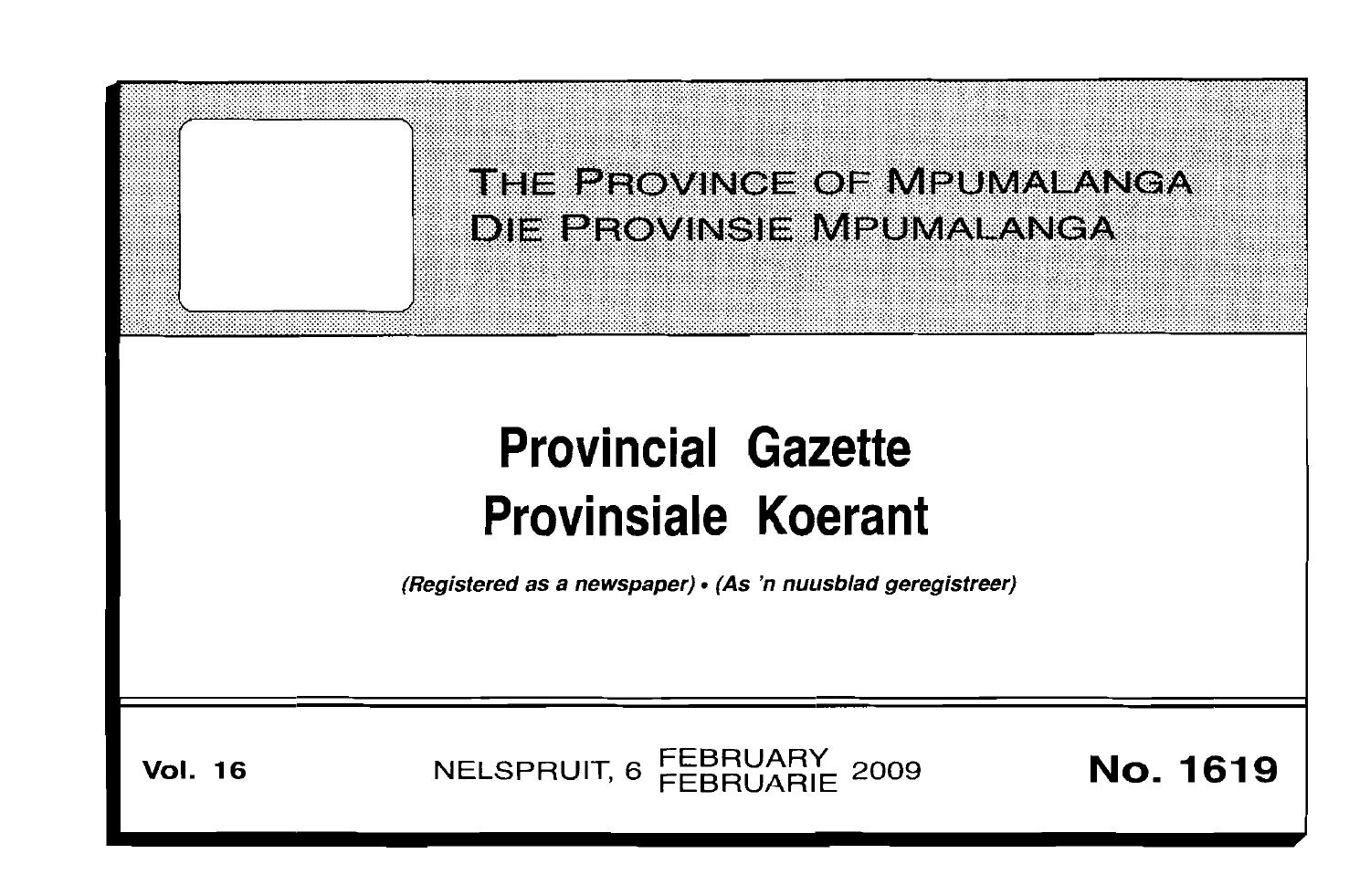| No.                                                              | <b>CONTENTS · INHOUD</b>                                                                                      | Page<br>No. | Gazette<br>No. |  |  |  |
|------------------------------------------------------------------|---------------------------------------------------------------------------------------------------------------|-------------|----------------|--|--|--|
|                                                                  | <b>GENERAL NOTICES · ALGEMENE KENNISGEWINGS</b>                                                               |             |                |  |  |  |
| 21                                                               |                                                                                                               | 8           | 1619           |  |  |  |
| 21                                                               |                                                                                                               | 8           | 1619           |  |  |  |
| 22                                                               |                                                                                                               | 8           | 1619           |  |  |  |
| 22                                                               |                                                                                                               | 9           | 1619           |  |  |  |
| 23                                                               |                                                                                                               | 9           | 1619           |  |  |  |
| 23                                                               |                                                                                                               | 10          | 1619           |  |  |  |
| 24                                                               |                                                                                                               | 10          | 1619           |  |  |  |
| 24                                                               |                                                                                                               | 10          | 1619           |  |  |  |
| 25                                                               |                                                                                                               | 11          | 1619           |  |  |  |
| 25                                                               |                                                                                                               | 11          | 1619           |  |  |  |
| 26                                                               |                                                                                                               | 12          | 1619           |  |  |  |
| 26                                                               |                                                                                                               | 12          | 1619           |  |  |  |
| 32                                                               |                                                                                                               | 12          | 1619           |  |  |  |
| 32                                                               |                                                                                                               | 13          | 1619           |  |  |  |
| 33                                                               |                                                                                                               | 13          | 1619           |  |  |  |
| 33                                                               |                                                                                                               | 13          | 1619           |  |  |  |
| 34                                                               |                                                                                                               | 13          | 1619           |  |  |  |
| 34                                                               |                                                                                                               | 14          | 1619           |  |  |  |
| 35                                                               |                                                                                                               | 14          | 1619           |  |  |  |
| 36                                                               |                                                                                                               | 16          | 1619           |  |  |  |
| <b>LOCAL AUTHORITY NOTICES · PLAASLIKE BESTUURSKENNISGEWINGS</b> |                                                                                                               |             |                |  |  |  |
| 16                                                               | Town-planning and Townships Ordinance (15/1986): Steve Tshwete Amendment Scheme 87                            | 18          | 1619           |  |  |  |
| 17                                                               |                                                                                                               | 18          | 1619           |  |  |  |
| 18                                                               |                                                                                                               | 18          | 1619           |  |  |  |
| 19                                                               |                                                                                                               | 19<br>16    | 1619           |  |  |  |
| 20                                                               | Local Government: Municipal Property Rates Act (6/2004): Govan Mbeki Municipality: Assessment rates-2008/2009 |             | 1619           |  |  |  |

21 Town-planning and Townships Ordinance (15/1986): Govan Mbeki Municipality: Evander Amendment Scheme 57 .. 17 1619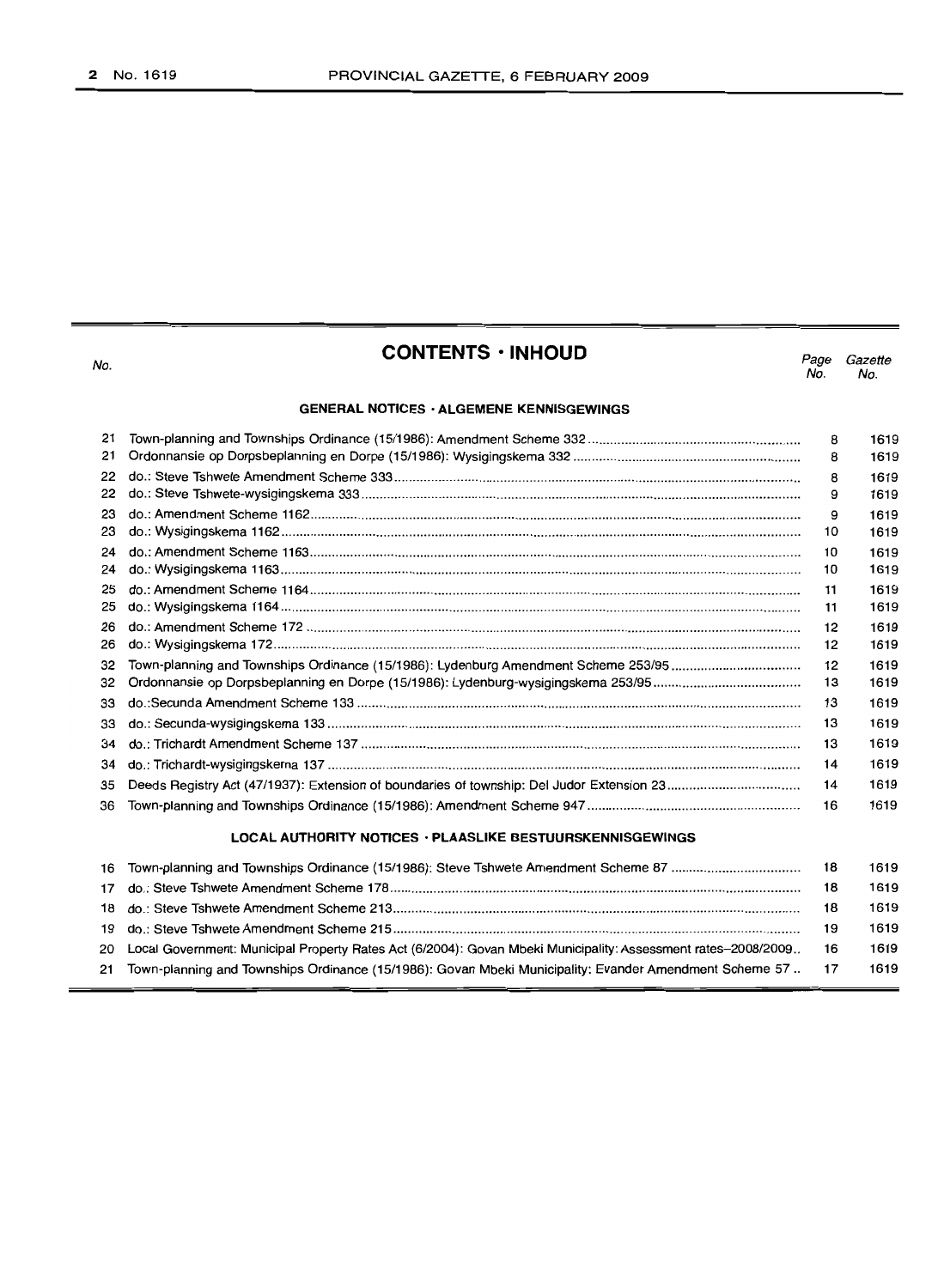-

| <b>IMPORTANT NOTICE</b>                                                                                                                                            |  |  |  |  |  |
|--------------------------------------------------------------------------------------------------------------------------------------------------------------------|--|--|--|--|--|
| The                                                                                                                                                                |  |  |  |  |  |
| <b>Mpumalanga Province Provincial Gazette Function</b>                                                                                                             |  |  |  |  |  |
| will be transferred to the                                                                                                                                         |  |  |  |  |  |
| <b>Government Printer</b> in Pretoria                                                                                                                              |  |  |  |  |  |
| as from 1 April 2005                                                                                                                                               |  |  |  |  |  |
| <b>NEW PARTICULARS ARE AS FOLLOWS:</b>                                                                                                                             |  |  |  |  |  |
| <b>Physical address:</b><br><b>Postal address:</b>                                                                                                                 |  |  |  |  |  |
| <b>Government Printing Works</b><br>Private Bag X85<br>149 Bosman Street<br>Pretoria<br>Pretoria<br>0001                                                           |  |  |  |  |  |
| <b>New contact persons:</b> Louise Fourie Tel.: (012) 334-4686                                                                                                     |  |  |  |  |  |
| Mrs H. Wolmarans Tel.: (012) 334-4591<br>Fax number: (012) 323-8805                                                                                                |  |  |  |  |  |
|                                                                                                                                                                    |  |  |  |  |  |
| E-mail address: hester.wolmarans@gpw.gov.za<br>louise.fourie@gpw.gov.za                                                                                            |  |  |  |  |  |
| <b>Contact persons for subscribers:</b>                                                                                                                            |  |  |  |  |  |
| Mrs S. M. Milanzi Tel.: (012) 334-4734                                                                                                                             |  |  |  |  |  |
| Mrs J. Wehmeyer Tel.: (012) 334-4753                                                                                                                               |  |  |  |  |  |
| Fax.: (012) 323-9574                                                                                                                                               |  |  |  |  |  |
| This phase-in period is to commence from 18 March 2005 (suggest date of advert)<br>and notice comes into operation as from 1 April 2005.                           |  |  |  |  |  |
| Subscribers and all other stakeholders are advised to send their advertisements<br>directly to the Government Printing Works, two weeks before the 1st April 2005. |  |  |  |  |  |

In future, adverts have to be paid in advance before being published in the Gazette.

AWIE VAN ZYL Advertising Manager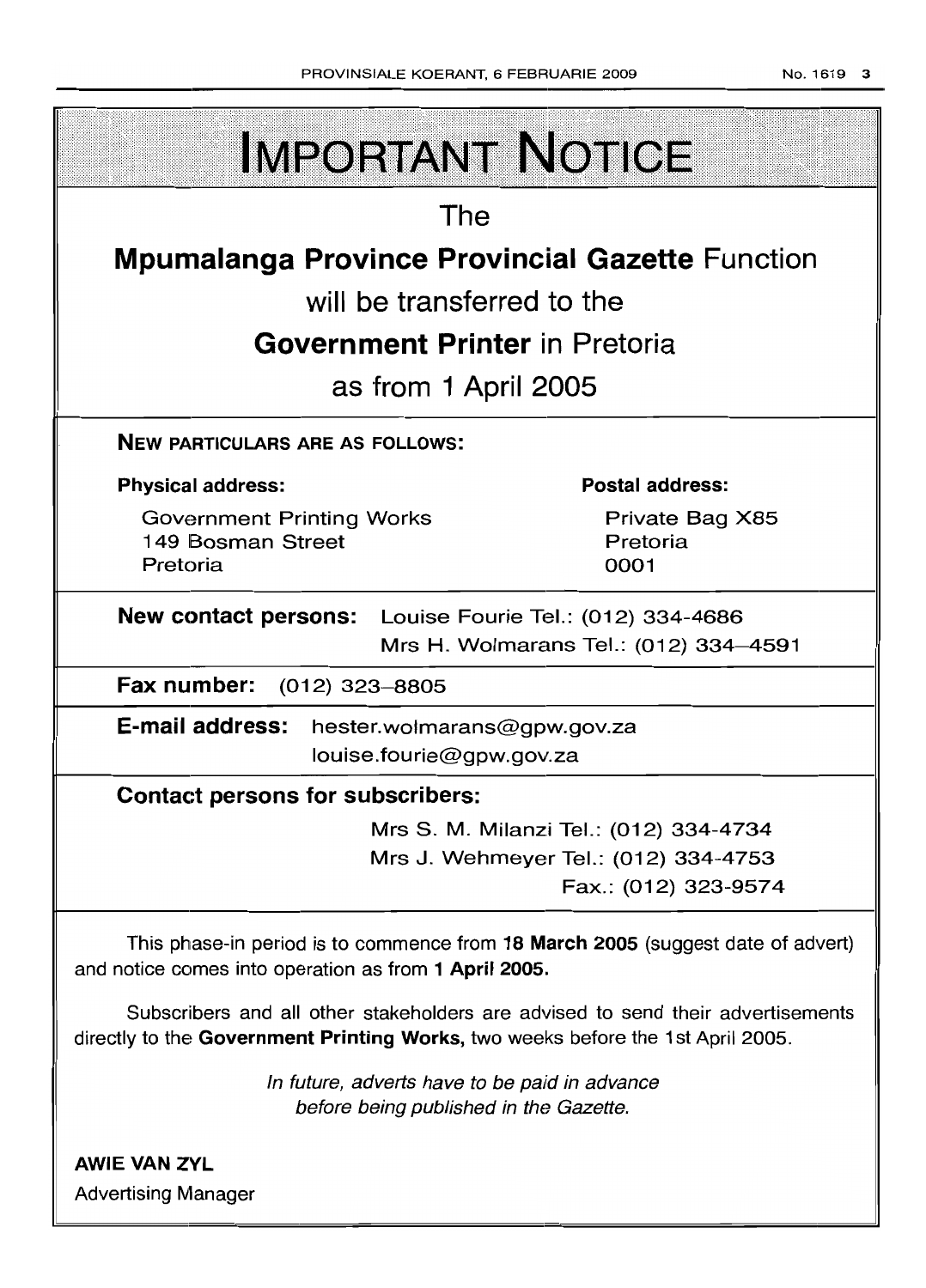IT IS THE CLIENTS RESPONSIBILITY TO ENSURE THAT THE CORRECT AMOUNT IS PAID AT THE CASHIER OR DEPOSITED INTO THE GOVERNMENT PRINTING WORKS BANK ACCOUNT AND ALSO THAT THE REQUISITION/COVERING LETTER TOGETHER WITH THE ADVERTISEMENTS AND THE PROOF OF DEPOSIT REACHES THE GOVERNMENT PRINTING WORKS IN TIME FOR INSERTION IN THE PROVINCIAL GAZETTE.

**No ADVERTISEMENTS WILL BE PLACED WITHOUT PRIOR PROOF OF PRE-PAYMENT.**

# 1/4 page **R 187.37** Letter Type: Arial Size: 10 Line Spacing: At: Exactly 11 pt **A PRICE INCREASE OF 8,5% WILL BE EFFECTIVE ON ALL TARIFFS FROM 1** MAY 2008 1/4page **R 374.75** Letter Type: Arial Size: 10 Line Spacing: At: Exactly 11 pt 1/4page **R 562.13** Letter Type: Arial Size: 10 Line Spacing: At: Exactly 11 pt

1/4 page **R 749.50** Letter Type: Arial Size: 10 Line Spacing: At: Exactly 11 pt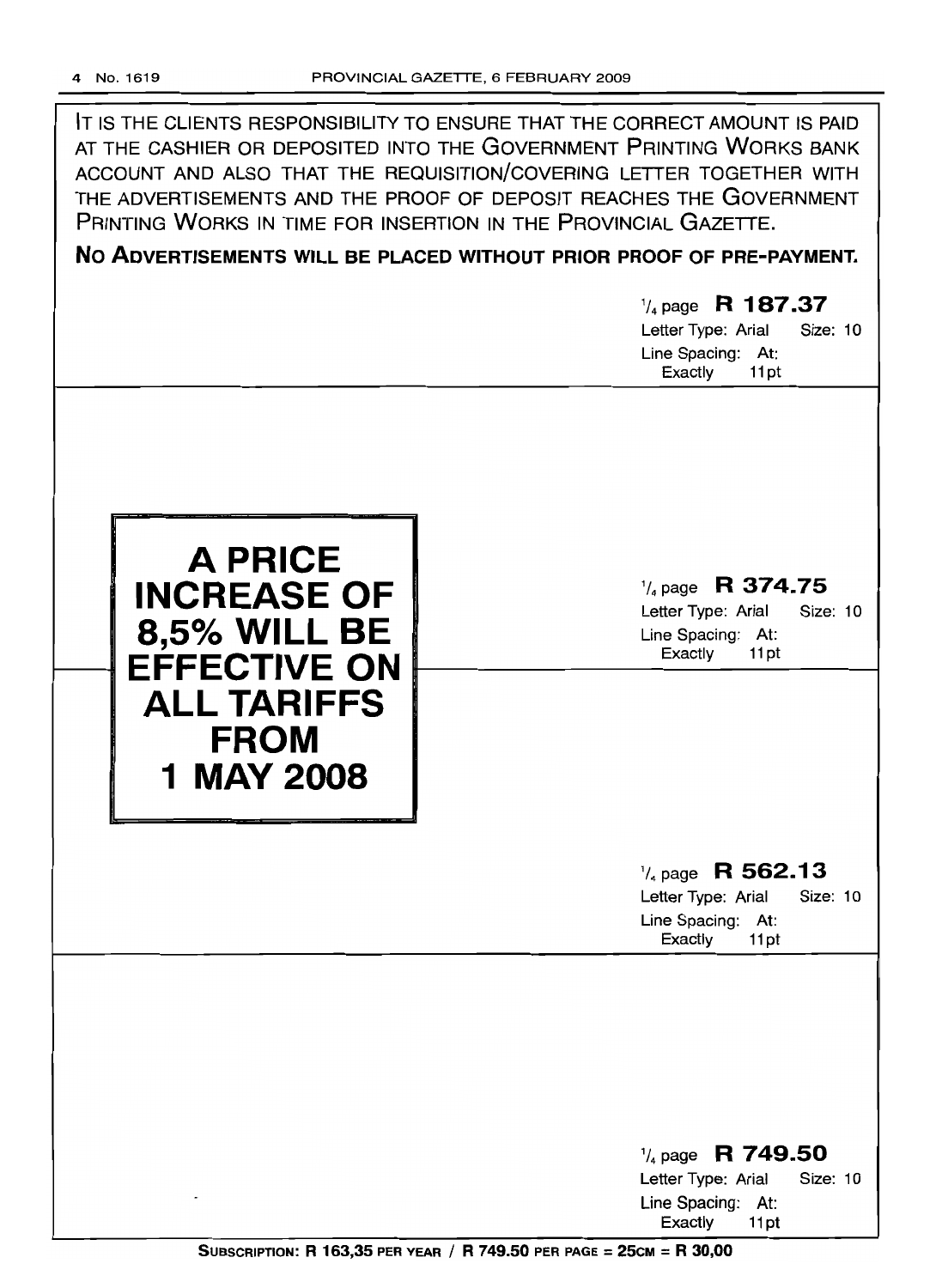

(2) erroneous classification of a notice, or the placement of such notice in any section or under any heading other than the section or heading stipulated by the advertiser;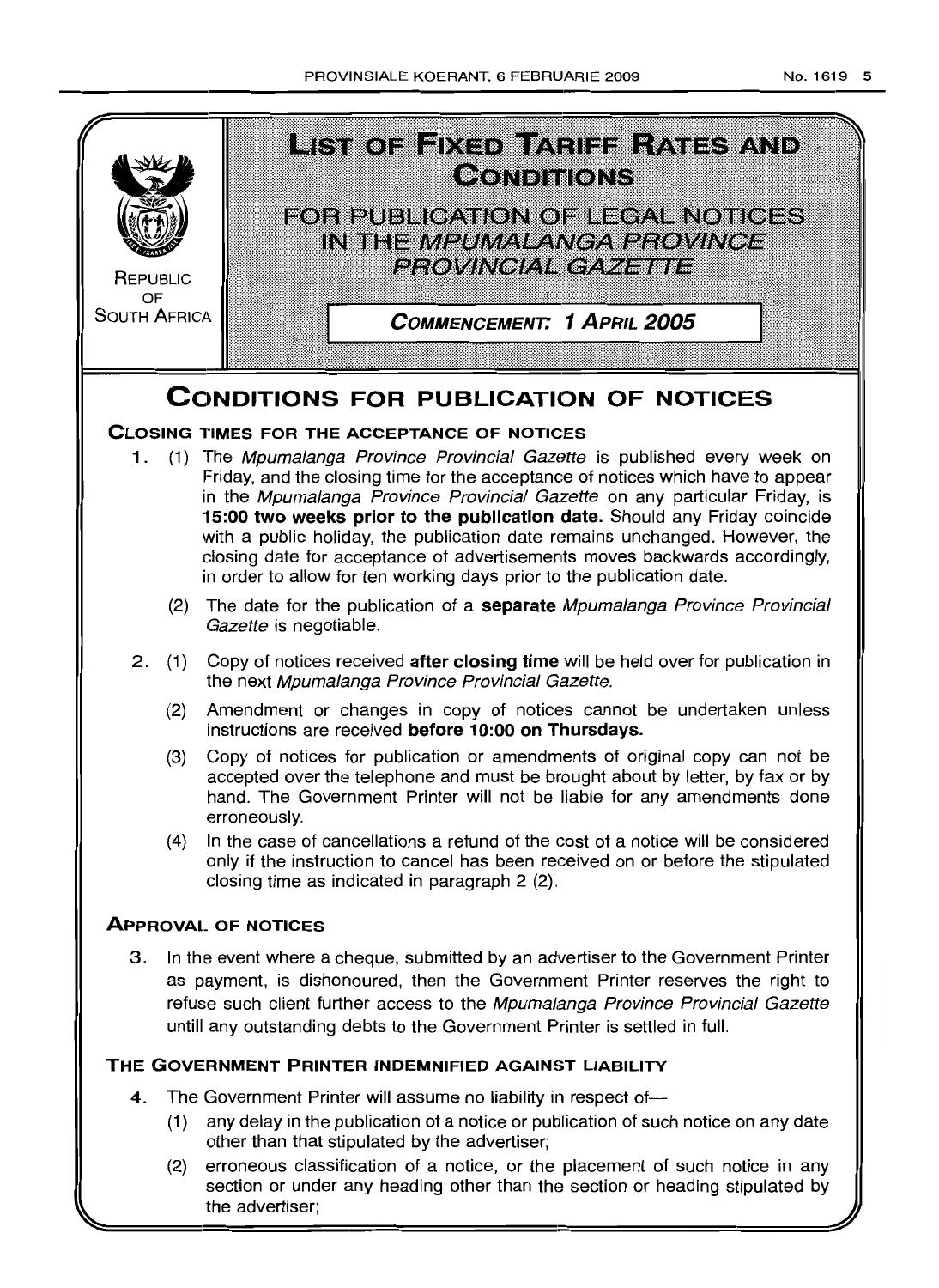(3) any editing, revision, omission, typographical errors or errors resulting from faint or indistinct copy.

## LIABILITY OF ADVERTISER

5. Advertisers will be held liable for any compensation and costs arising from any action which may be instituted against the Government Printer in consequence of the publication of any notice.

## COpy

- 6. Copy of notices must be typed on one side of the paper only and may not constitute part of any covering letter or document.
- 7. At the top of any copy, and set well apart from the notice, the following must be stated:

Where applicable

- (1) The heading under which the notice is to appear.
- (2) The cost of publication applicable to the notice, in accordance with the "Word Count Table".

## PAYMENT OF COST

- 9. With effect from 1 April 2005 no notice will be accepted for publication unless the cost of the insertion(s) is prepaid in CASH or by CHEQUE or POSTAL ORDERS. It can be arranged that money can be paid into the banking account of the Government Printer, in which case the deposit slip accompanies the advertisement before publication thereof.
- 10. (1) The cost of a notice must be calculated by the advertiser in accordance with the word count table.
	- (2) Where there is any doubt about the cost of publication of a notice, and in the case of copy, an enquiry, accompanied by the relevant copy, should be addressed to the Advertising Section, Government Printing Works, Private Bag X85, Pretoria, 0001 [Fax: (012) 323-8805], before publication.
- 11. Overpayment resulting from miscalculation on the part of the advertiser of the cost of publication of a notice will not be refunded, unless the advertiser furnishes adequate reasons why such miscalculation occurred. In the event of underpayments, the difference will be recovered from the advertiser, and the notice(s) will not be published until such time as the full cost of such publication has been duly paid in cash or by cheque or postal orders, or into the banking account.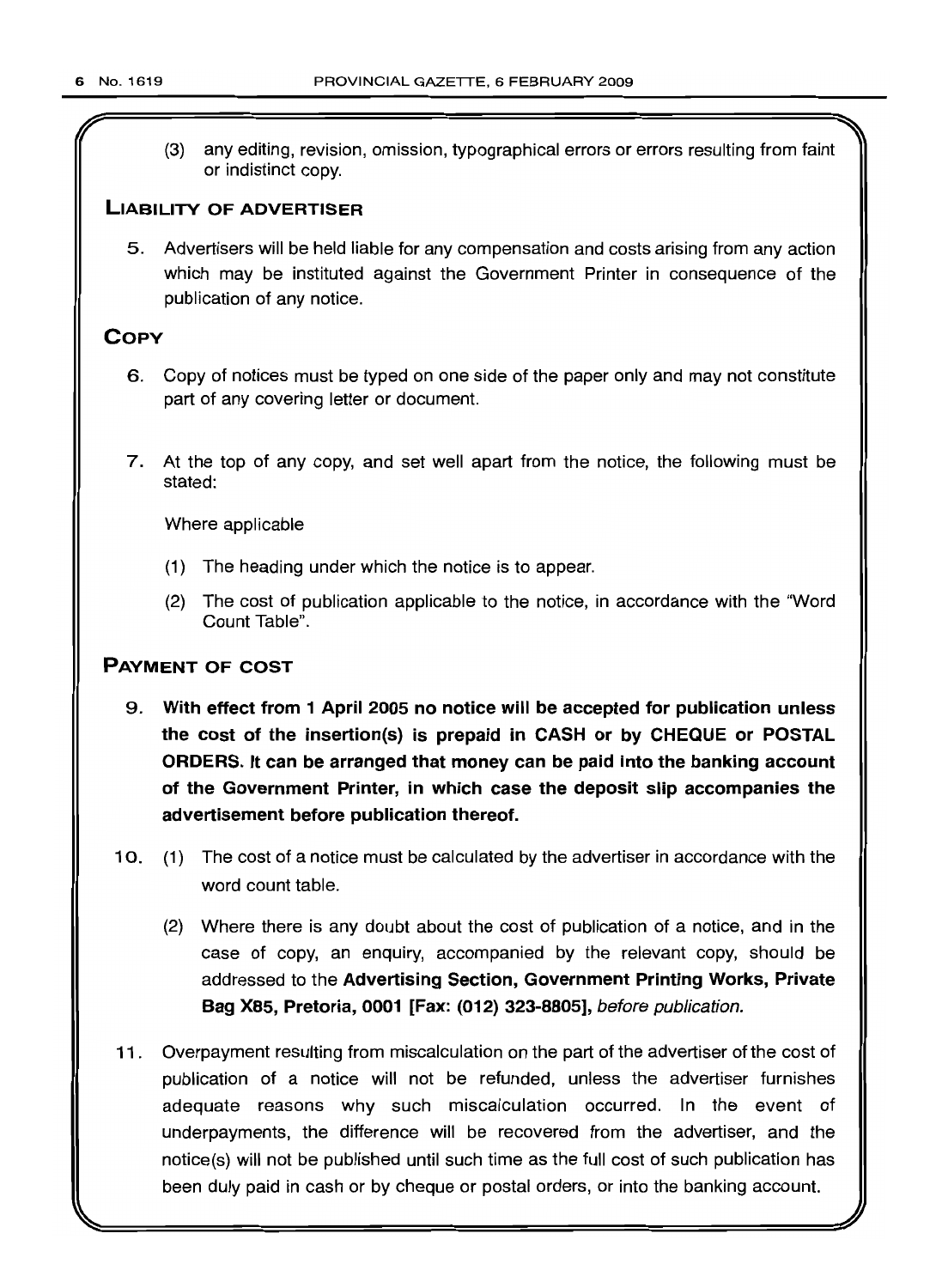- 12. In the event of a notice being cancelled, a refund will be made only if no cost regarding the placing of the notice has been incurred by the Government Printing Works.
- 13. The Government Printer reserves the right to levy an additional charge in cases where notices, the cost of which has been calculated in accordance with the Word Count Table, are subsequently found to be excessively lengthy or to contain overmuch or complicated tabulation.

## PROOF OF PUBLICATION

14. Copies of the Mpumalanga Province Provincial Gazette which may be required as proof of publication, may be ordered from the Government Printer at the ruling price. The Government Printer will assume no liability for any failure to post such Mpumalanga Province Provincial Gazette(s) or for any delay in despatching it/them.

# **GOVERNMENT PRINTERS BANK ACCOUNT PARTICULARS**

Bank: ABSA

BOSMAN STREET

Account No.: 4057114016

Branch code: 632005

Reference No.: 00000047

Fax No.: (012) 323 8805

## Enquiries:

| Mrs. L. Fourie    | Tel.: (012) 334-4686 |
|-------------------|----------------------|
| Mrs. H. Wolmarans | Tel.: (012) 334-4591 |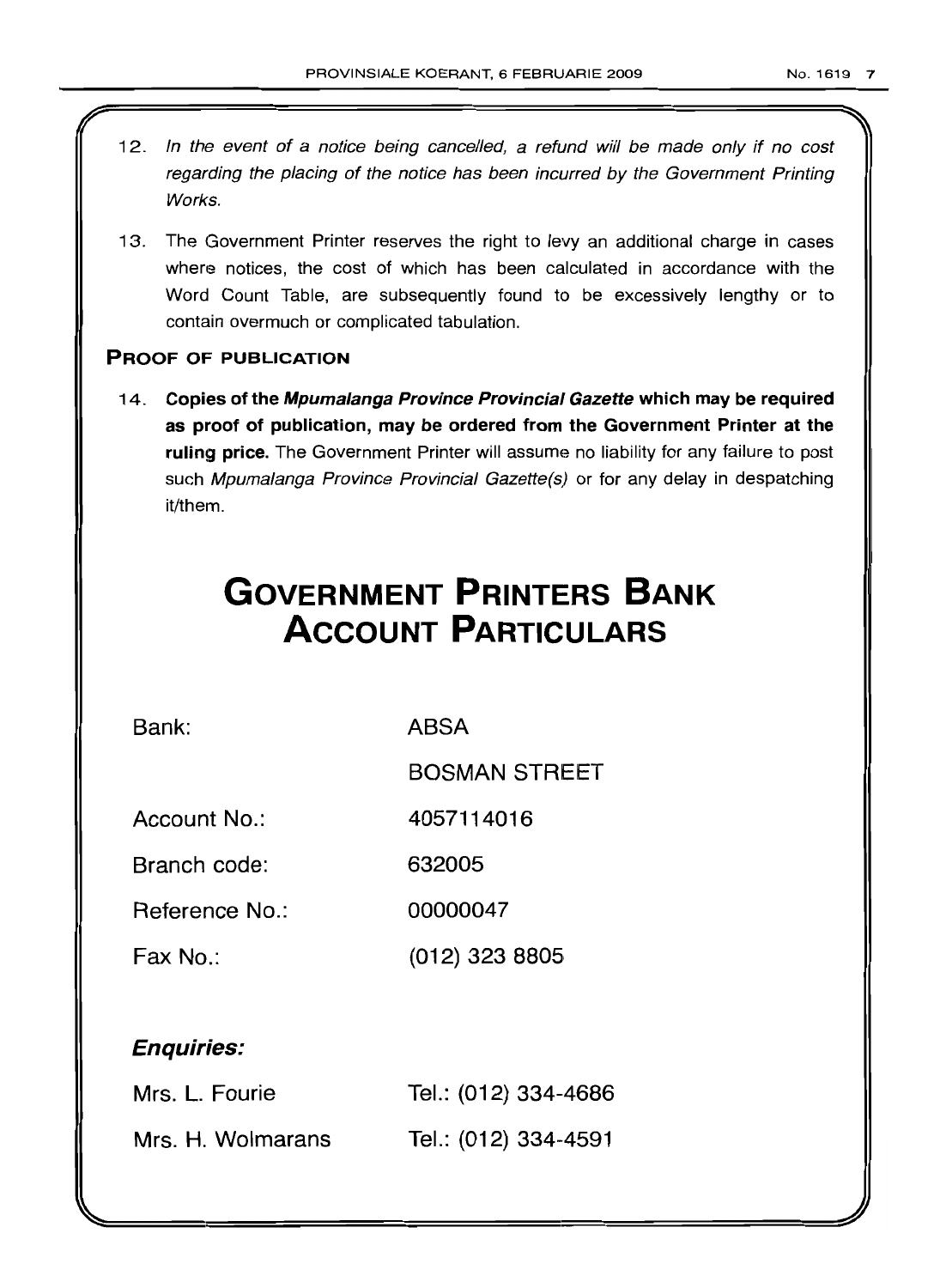# GENERAL NOTICES • ALGEMENE KENNISGEWINGS

## NOTICE 21 OF 2009

SCHEDULE 8

[Regulation 11 (2)]

NOTICE OF APPLICATION FOR AMENDMENT OF TOWN-PLANNING SCHEME IN TERMS OF SECTION 56 (1) (b) (i) OF THE TOWN-PLANNING AND TOWNSHIPS ORDINANCE, 1986 (ORDINANCE 15 OF 1986)

#### AMENDMENT SCHEME 332

I, Johannes Jacobus Meiring, being the authorized agent of the owner of Erf 1501, Township of Aerorand, hereby give notice in terms of section 56 (1) (b) (i) of the Town-planning and Townships Ordinance that I have applied to the Steve Tshwete Local Municipality for the amendment of the town-planning scheme known as Steve Tshwete Town-planning Scheme, 2004, by the rezoning of the property described above, situated on Tierberg Crescent, from "Residential 1" to "Residential 3" for a guest house.

Particulars of the application will lie for inspection during normal office hours at the office of the Town Secretary, Room C314, Municipal Building, Middelburg, for a period of 28 days from 30 January 2009.

Objections to or representations in respect of the application must be lodged with or made in writing to the Secretary at the above address or at P O Box 14, Middelburg, 1050, within a period of 28 days from 30 January 2009.

Address of agent: Johan Meiring, Professional Land Surveyor, P O Box 442, Middelburg, 1050.

## KENNISGEWING 21 VAN 2009

**. ..**

BYLAE 8

[Regulasie 11 (2)]

KENNISGEWING VAN AANSOEK OM WYSIGING VAN DORPSBEPLANNINGSKEMA INGEVOLGE ARTIKEL 56 (1) (b) (i) VAN DIE ORDONNANSIE OP DORPSBEPLANNING EN DORPE, 1986 (ORDONNANSIE 15 VAN 1986)

## WYSIGINGSKEMA 332

Ek, Johannes Jacobus Meiring, synde die gemagtigde agent van die eienaar van Erf 1501, Aerorand Dorp, gee hiermee ingevolge artikel56 (1) (b) (i) van die Ordonnansie op Dorpsbeplanning en Dorpe, kennis dat ek by die Steve Tshwete Plaaslike Munisipaliteit aansoek gedoen het om die wysiging van die dorpsbeplanningskema bekend as Steve Tshwete-dorpsbeplanningskema, 2004, deur die hersonering van die eiendom hierbo beskryf, geleë te Tierbergsingel van "Residensieel 1" na "Residensieel 3" vir 'n gastehuis.

Besonderhede van die aansoek lê ter insae gedurende gewone kantoorure by die kantoor van die Stadsekretaris, Kamer C314, Munisipale Gebou, Middelburg, vir 'n tydperk van 28 dae vanaf 30 Januarie 2009.

Besware of vertoë ten opsigte van die aansoek moet binne 'n tydperk van 28 dae vanaf 30 Januarie 2009 skriftelik by of tot die Sekretaris by bovermelde adres of by Posbus 14, Middelburg, 1050, ingedien of gerig word.

Adres van agent: Johan Meiring, Professionele Landmeter, Posbus 442, Middelburg, 1050.

30-06

## NOTICE 22 OF 2009

#### STEVE TSHWETE AMENDMENT SCHEME 333 WITH ANNEXURE A275

NOTICE OF APPLICATION FOR THE AMENDMENT OF THE STEVE TSHWETE TOWN-PLANNING SCHEME, 2004, IN TERMS OF SECTION 56 (1) (b) (i) OF THE TOWN-PLANNING AND TOWNSHIPS ORDINANCE, 1986 (ORDINANCE 15 OF 1986)

We, Urban Dynamics (Mpumalanga) Inc., being the authorized agent of the registered owner of Erf 2816, Middelburg, hereby give notice in terms of section 56 (1) (b) (i) of the Town-planning and Townships Ordinance, 1986, that we have applied to the Steve Tshwete Local Municipality for the amendment of the town-planning scheme known as the Steve Tshwete Townplanning Scheme, 2004, for the rezoning of the above-mentioned property situated in 54 Sadc Street, Middelburg, by rezoning the property from "Residential 1" to "Residential 3 for the purpose of a boarding house" subject to certain conditions.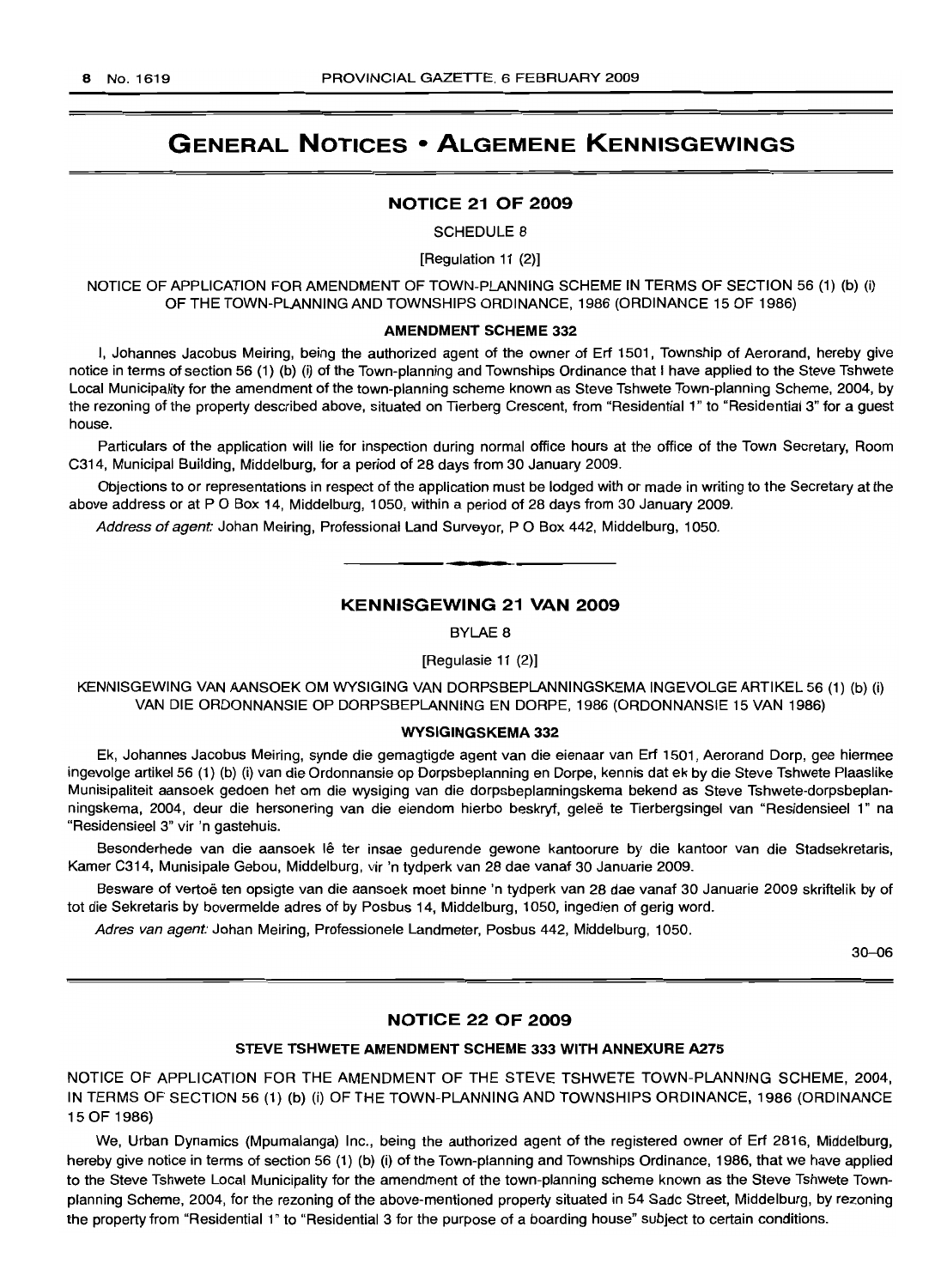Particulars of the application will lie for inspection during normal office hours at the office of the Municipal Manaqer, Steve Tshwete Local Municipality, Municipal Buildings, Wanderers Avenue, Middelburg, 1050, for a period of 28 days from 30 January 2009.

Objections to or representations in respect of the application must be lodged with or made in writing to the Municipal Manager at the above address or at P.O. Box 14, Middelburg, 1050, within a period of 28 days from 30 January 2009.

Applicant: Urban Dynamics (Mpumalanga) Inc., Propark Building, 44 Wes Street, PO Box 3294, Middelburg, 1050. Tel: (013) 243-1219. Fax: (013) 243-1321.

.**- .**

## **KENNISGEWING 22 VAN 2009**

## **STEVE TSHWETE-WYSIGINGSKEMA 333 MET BYLAE A275**

KENNISGEWING VAN DIE AANSOEK OM DIE WYSIGING VAN DIE STEVE TSHWETE-DORPSBEPLANNINGSKEMA, 2004, INGEVOLGE ARTIKEL 56 (1) (b) (i) VAN DIE ORDONNANSIE OP DORPSBEPLANNING EN DORPE, 1986 (ORDONNANSIE 15 VAN 1986)

Ons, Urban Dynamics (Mpumalanga) Inc., synde die gemagtigde agent van die geregistreerde eienaar van Erf 2816, Middelburg, gee hiermee ingevolge artikel 56 (1) (b) (i) van die Ordonnansie op Dorpsbeplanning en Dorpe, 1986, kennis dat ons by die Steve Tshwete Plaaslike Munisipaliteit aansoek gedoen het om die wysiging van die Steve Tshwete-dorpsbeplanningskema, 2004, deur die hersonering van die bogenoemde eiendom gelels in Sadcstraat 54, Middelburg, vanaf "Residensieel 1" na "Residensieel 3 vir die doeleindes van 'n losieshuis" onderworpe aan sekere voorwaardes.

Besonderhede van die aansoek lê ter insae gedurende gewone kantoorure by die kantoor van die Munisipale Bestuurder, Steve Tshwete Plaaslike Munisipaliteit, Munisipale Gebou, Wandererslaan, Middelburg, 1050, vir 'n tydperk van 28 dae vanaf 30 Januarie 2009.

Besware of vertoë ten opsigte van die aansoek moet binne 'n tydperk van 28 dae vanaf 30 Januarie 2009, skriftelik in tweevoud by of tot die Munisipale Bestuurder by bovermelde adres of by Posbus 14, Middelburg, 1050, ingedien of gerig word.

Applikant: Urban Dynamics (Mpumalanga) Inc., Proparkgebou, Wesstraat 44 (Posbus 3294), Middelburg, 1050. Tel: (013) 243-1219. Faks: (013) 243-1321.

30-06

## **NOTICE 23 OF 2009**

#### **eMALAHLENI AMENDMENT SCHEME, 1991**

NOTICE OF APPLICATION FOR AMENDMENT OF TOWN-PLANNING SCHEME IN TERMS OF SECTION 56 (1) (b) (i) OF THE TOWN-PLANNING AND TOWNSHIPS ORDINANCE, 1986 (ORDINANCE 15 OF 1986)

## **AMENDMENT SCHEME 1162**

I, Vivienne Smith TRP (SA), of the firm Korsman Van Wyk Town and Regional Planners, being the authorized agent of the owner of Erf 304, Blancheville Extension 5, hereby gives notice in terms of section 56 (1) (b) (i) of the Townplanning and Townships Ordinance, 1986 (Ordinance 15 of 1986), that I have applied to eMalahleni Local Municipality for the amendment of the town-planning scheme in operation known as eMalahleni Town-planning Scheme, 1991, by the rezoning of the property described above, situated at the corner of Libertas Avenue and Gordon Road in the township Blancheville Extension 5, from "Residential 1" to "Residential 4".

Particulars of the application are open for inspection during normal office hours by the office of the Municipal Manager, City Planning Division, Third Floor, Civic Center, Mandela Street, eMalahleni, for a period of 28 days from 30 January 2009 (the date of first publication of this notice).

Objections to or representations in respect of the application must be lodqed in writing and in duplicate with the Municipal Manager at the above office or posted to him at PO Box 3, eMalahleni, 1035, within a period of 28 days from 30 January 2009.

Address of authorised agent: Korsman Van Wyk Town and Regional Planners, Suite 295, Private Bag X7294, eMalahleni, 1035. Tel: (013) 650-0408. Fax: 086 663 6325. E-mail: admin@korsman.co.za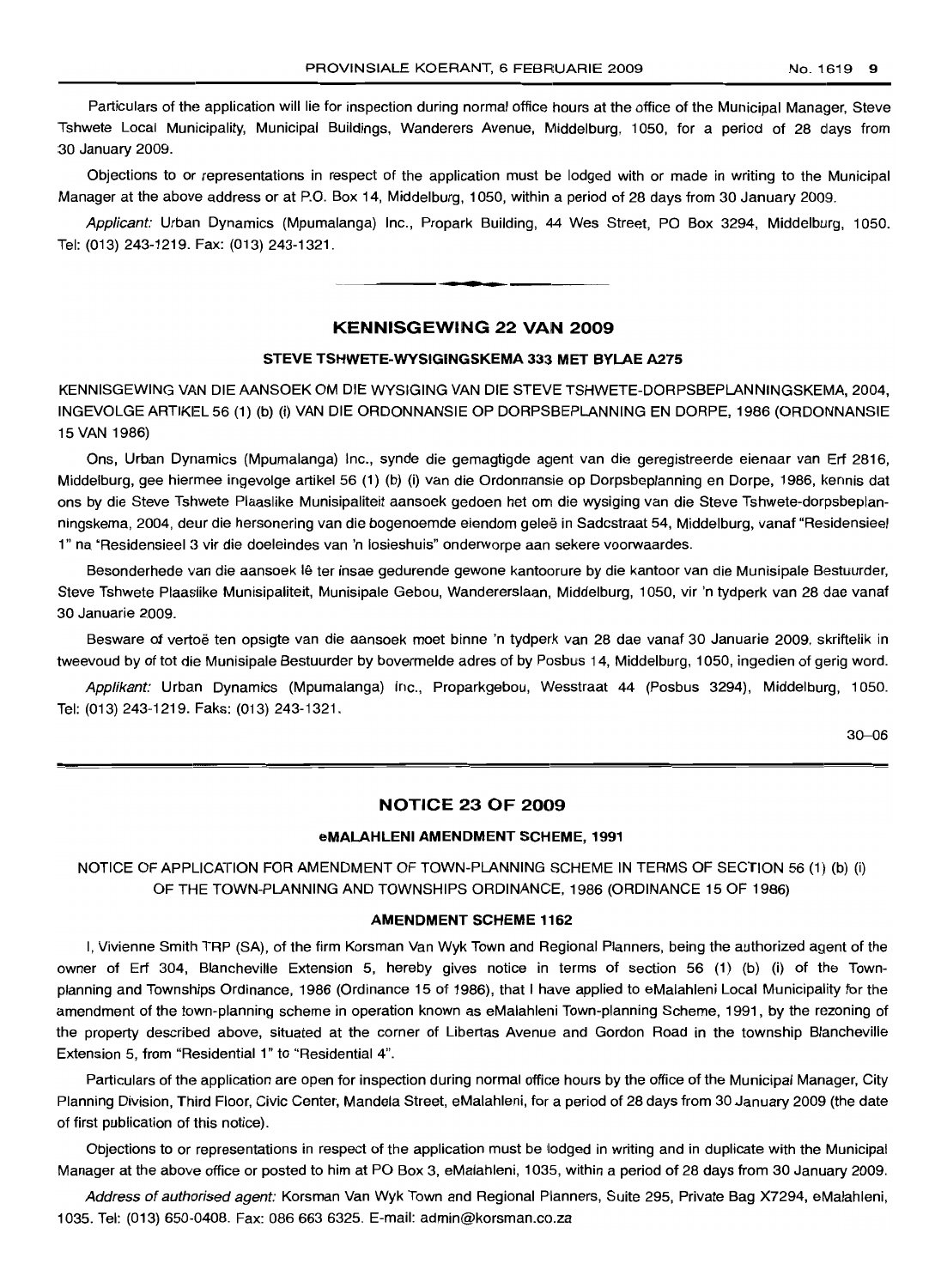## **KENNISGEWING 23 VAN 2008**

#### **eMALAHLENI-WYSIGINGSKEMA, 1991**

## KENNISGEWING VAN AANSOEK OM WYSIGING VAN DORPSBEPLANNINGSKEMA INGEVOLGEARTIKEL56 (1) (b) (i) VAN DIE ORDONNANSIE OP DORPSBEPLANNING EN DORPE, 1986 (ORDONNANSIE 15 VAN 1986)

#### **WYSIGINGSKEMA 1162**

Ek, Vivienne Smith SS (SA), van die firma Korsman Van Wyk Stads- en Streekbeplanners, synde die gemagtigde agent van die geregistreerde eienaar van Erf 304, Blancheville Uitbreiding 5, gee hiermee ingevolge artikel 56 (1) (b) (i) van die Ordonnansie op Dorpsbeplanning en Dorpe, 1986 (Ordonnansie 15 van 1986), kennis dat ek by die eMalahleni Plaaslike Munisipaliteit aansoek gedoen het om die wysiging van die dorpsbeplanningskema in werking bekend as eMalahlenidorpsbeplanningskema, 1991, deur die hersonering van die eiendom hierbo beskryf, geleë op die hoek van Libertasiaan en Gordonweg in die dorpsgebied Blancheville Uitbreiding 5, van "Residensieel 1" tot "Residensieel 4".

Besonderhede van die aansoek Iê gedurende kantoorure by die kantoor van die Munisipale Bestuurder, Stadsbeplanningsafdeling, Derde Vloer, Burgersentrum, Mandelastraat, eMalahleni, vir 'n tydperk van 28 dae vanaf 30 Januarie 2009 (die datum van eerste publikasie van hierdie kennisgewing) ter insae.

Besware teen of vertoë ten opsigte van die aansoek moet binne 'n tydperk van 28 dae vanaf 30 Januarie 2009 skriftelik en in tweevoud by die Munisipale Bestuurder by bovermelde kantoor ingedien of aan hom by Posbus 3, eMalahleni, 1035, gepos word.

Adres van gemagtigde agent: Korsman Van Wyk Stads- en Streekbeplanners, Suite 295, Privaatsak X7294, eMalahleni, 1035. Tel: (013) 650-0408. Faks: 086 663 6326. E-pos: admin@korsman.co.za

 $30 - 06$ 

## **NOTICE 24 OF 2009**

#### **eMALAHLENI AMENDMENT SCHEME, 1991**

NOTICE OF APPLICATION FOR AMENDMENT OF TOWN-PLANNING SCHEME IN TERMS OF SECTION 56 (1) (b) (i) OF THE TOWN-PLANNING AND TOWNSHIPS ORDINANCE, 1986 (ORDINANCE 15 OF 1986)

## **AMENDMENT SCHEME 1163**

I, Vivienne Smith TRP (SA), of the firm Korsman van Wyk Town and Regional Planners, being the authorized agent of the owner of Erf 1720, Benfleur, hereby give notice in terms of section 56 (1) (b) (i) of the Town-planning and Townships Ordinance, 1986 (Ordinance 15 of 1986), that I have applied to eMalahleni Local Municipality for the amendment of the town-planning scheme in operation known as eMalahleni Town-planning Scheme, 1991, by the rezoning of the property described above, situated at 13 Perridot Street in the township Benfleur, from "Residential 1" to "Residential 3" with Annexure 418.

Particulars of the application are open for inspection during normal office hours by the office of the Municipal Manager, City Planning Division, Third Floor, Civic Center, Mandela Street, eMalahleni, for a period of 28 days from 30 January 2009 (the date of first publication of this notice).

Objections to or representations in respect of the application must be lodged in writing and in duplicate with the Municipal Manager at the above office or posted to him at PO Box 3, eMalahleni, 1035, within a period of 28 days from 30 January 2009.

Address of authorised agent: Korsman van Wyk Town and Regional Planners, Suite 295, Private Bag X7294, eMalahleni, 1035. Tel: (013) 650-0408. Fax: 086 663 6326. E-mail: admin@korsman.co.za

# **• KENNISGEWING 24 VAN 2009**

#### **eMALAHLENI-WYSIGINGSKEMA, 1991**

KENNISGEWING VAN AANSOEK OM WYSIGING VAN DORPSBEPLANNINGSKEMA INGEVOLGEARTIKEL56 (1) (b) (i) VAN DIE ORDONNANSIE OP DORPSBEPLANNING EN DORPE, 1986 (ORDONNANSIE 15 VAN 1986)

#### **WYSIGINGSKEMA 1163**

Ek, Vivienne Smith TRP (SA), van die firma Korsman van Wyk Stads- en Streekbeplanners, synde die gemagtigde agent van die geregistreerde eienaar van Erf 1720, Benfleur Uitbreiding 4, gee hiermee ingevolge artikel 56 (1) (b) (i) van die Ordonnansie op Dorpsbeplanning en Dorpe, 1986 (Ordonnansie 15 van 1986), kennis dat ek by die eMalahleni Plaaslike Munisipaliteit aansoek gedoen het om die wysiging van die dorpsbeplanningskema in werking bekend as eMalahlenidorpsbeplanningskema, 1991, deur die hersonering van die eiendom hierbo beskryf, geleë te Perridotstraat 13 in die dorpsgebied Benfleur, van "Residensieel 1" tot "Residensieel 3" met Bylaag 418.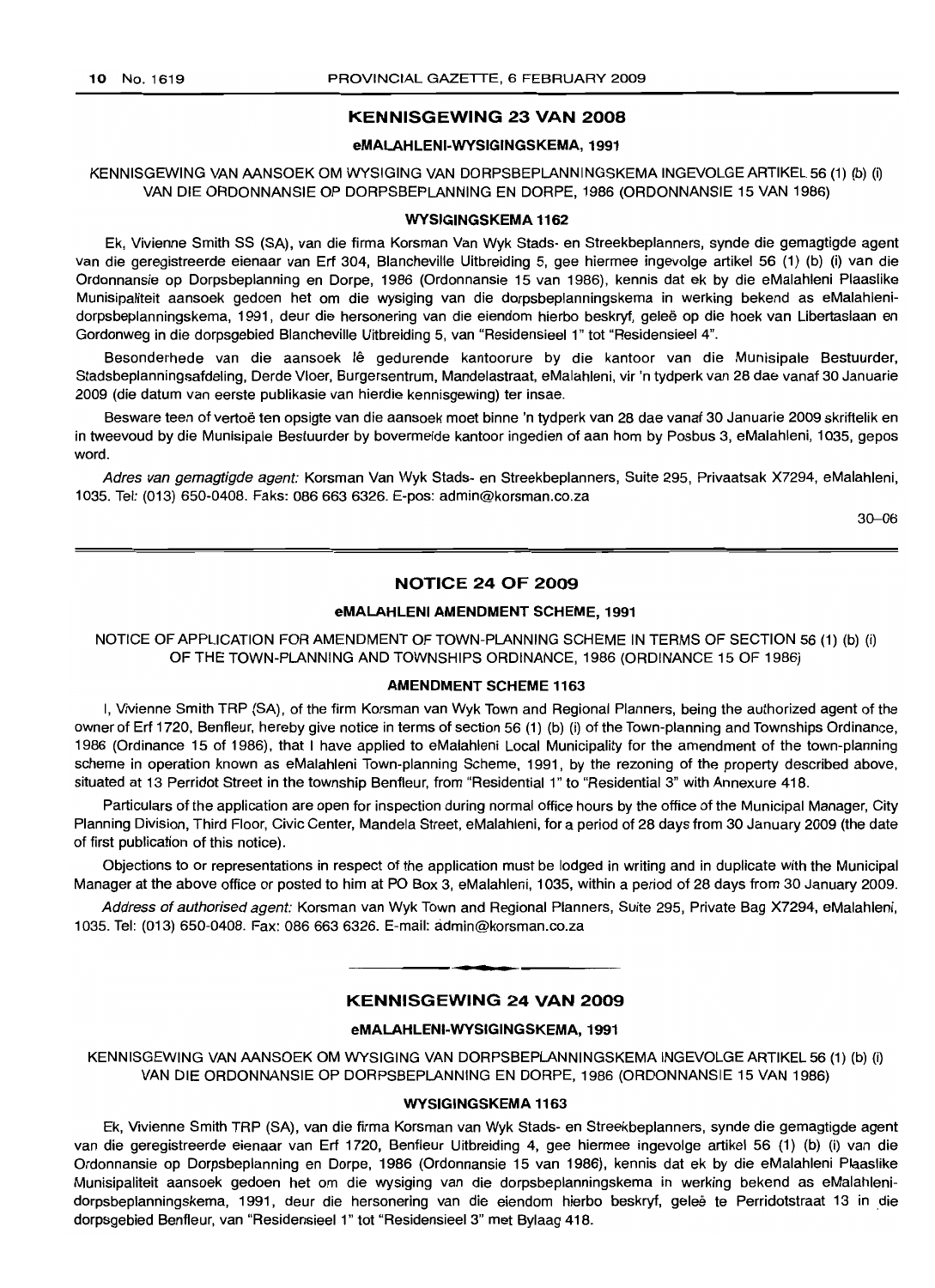Besonderhede van die aansoek lê gedurende kantoorure by die kantoor van die Munisipale Bestuurder, Stadsbeplanningsafdeling, Derde Vloer, Burgersentrum, Mandelastraat, eMalahleni, vir 'n tydperk van 28 dae vanaf 30 Januarie 2009 (die datum van eerste publikasie van hierdie kennisgewing) ter insae.

Besware teen of vertoë ten opsigte van die aansoek moet binne 'n tydperk van 28 dae vanaf 30 Januarie 2009 skriftelik en in tweevoud by die Munisipale Bestuurder by bovermelde kantoor ingedien of aan hom by Posbus 3, eMalahleni, 1035, gepos word.

Adres van gemagtigde agent: Korsman van Wyk Stads- en Streekbeplanners, Suite 295, Privaatsak X7294, eMalahleni, 1035. Tel: (013) 650-0408. Fax: 086 663 6326. E-pos: admin@korsman.co.za

30-06

## **NOTICE 25 OF 2009**

### **eMALAHLENI AMENDMENT SCHEME, 1991**

## NOTICE OF APPLICATION FOR AMENDMENT OF TOWN-PLANNING SCHEME IN TERMS OF SECTION 56 (1) (b) (i) OF THE TOWN-PLANNING AND TOWNSHIPS ORDINANCE, 1986 (ORDINANCE 15 OF 1986)

## **AMENDMENT SCHEME 1164**

I, Vivienne Smith TRP (SA), of the firm Korsman van Wyk Town and Regional Planners, being the authorized agent of the owner of Erf 1150, Witbank Extension 8, hereby gives notice in terms of section 56 (1) (b) (i) of the Town-planning and Townships Ordinance, 1986 (Ordinance 15 of 1986), that I have applied to eMalahleni Local Municipality for the amendment of the town-planning scheme in operation known as eMalahleni Town-planning Scheme, 1991, by the rezoning of the property described above, situated at 37 Watermeyer Street in the township Witbank, from "Residential 1" to "Special" with Annexure 419.

Particulars of the application are open for inspection during normal office hours by the office of the Municipal Manager, City Planning Division, Third Floor, Civic Center, Mandela Street, eMalahleni, for a period of 28 days from 30 January 2009 (the date of first publication of this notice).

Objections to or representations in respect of the application must be lodged in writing and in duplicate with the Municipal Manager at the above office or posted to him at PO Box 3, eMalahleni, 1035, within a period of 28 days from 30 January 2009.

Address of authorised agent: Korsman van Wyk Town and Regional Planners, Suite 295, Private Bag X7294, eMalahleni, 1035. Tel: (013) 650-0408. Fax: 086 663 6326. E-mail: admin@korsman.co.za

-----.0 --··---

**KENNISGEWING 25 VAN 2009**

#### **eMALAHLENI-WYSIGINGSKEMA, 1991**

KENNISGEWING VAN AANSOEK OM WYSIGING VAN DORPSBEPLANNINGSKEMA INGEVOLGEARTIKEL56 (1) (b) (i) VAN DIE ORDONNANSIE OP DORPSBEPLANNING EN DORPE, 1986 (ORDONNANSIE 15 VAN 1986)

#### **WYSIGINGSKEMA 1164**

Ek, Vivienne Smith TRP (SA), van die firma Korsman van Wyk Stads- en Streekbeplanners, synde die gemagtigde agent van die geregistreercle eienaar van Erf 1150, Witbank Uitbreiding 8, gee hiermee ingevolge artikel 56 (1) (b) (i) van die Ordonnansie op Dorpsbeplanning en Dorpe, 1986 (Ordonnansie 15 van '1986), kennis dat ek by die eMalahleni Plaaslike Munisipaliteit aansoek gedoen het am die wysiging van die dorpsbeplanningskema in werking bekend as eMalahlenidorpsbeplanningskema, 1991, deur die hersonering van die eiendom hierbo beskryf, geleë te Watermeyerstraat 37 in die dorpsgebied Benfleur, van "Residensieel 1" tot "Spesiaal" met Bylaag 419.

Besonderhede van die aansoek lê gedurende kantoorure by die kantoor van die Munisipale Bestuurder, Stadsbeplanningsafdeling, Derde Vloer, Burgersentrum, Mandelastraat, eMalahleni, vir 'n tydperk van 28 dae vanaf 30 Januarie 2009 (die datum van eerste publikasie van hierdie kennisgewing) ter insae.

Besware teen of vertoë ten opsigte van die aansoek moet binne 'n tydperk van 28 dae vanaf 30 Januarie 2009 skriftelik en in tweevoud by die Munisipale Bestuurder by bovermelde kantoor ingedien of aan hom by Posbus 3, eMalahleni, 1035, gepos word.

Adres van gemagtigde agent: Korsman van Wyk Stads- en Streekbeplanners, Suite 295, Privaatsak X7294, eMalahleni, 1035. Tel: (013) 650-0408. Fax: 086 663 6326. E-pos: admin@korsman.co.za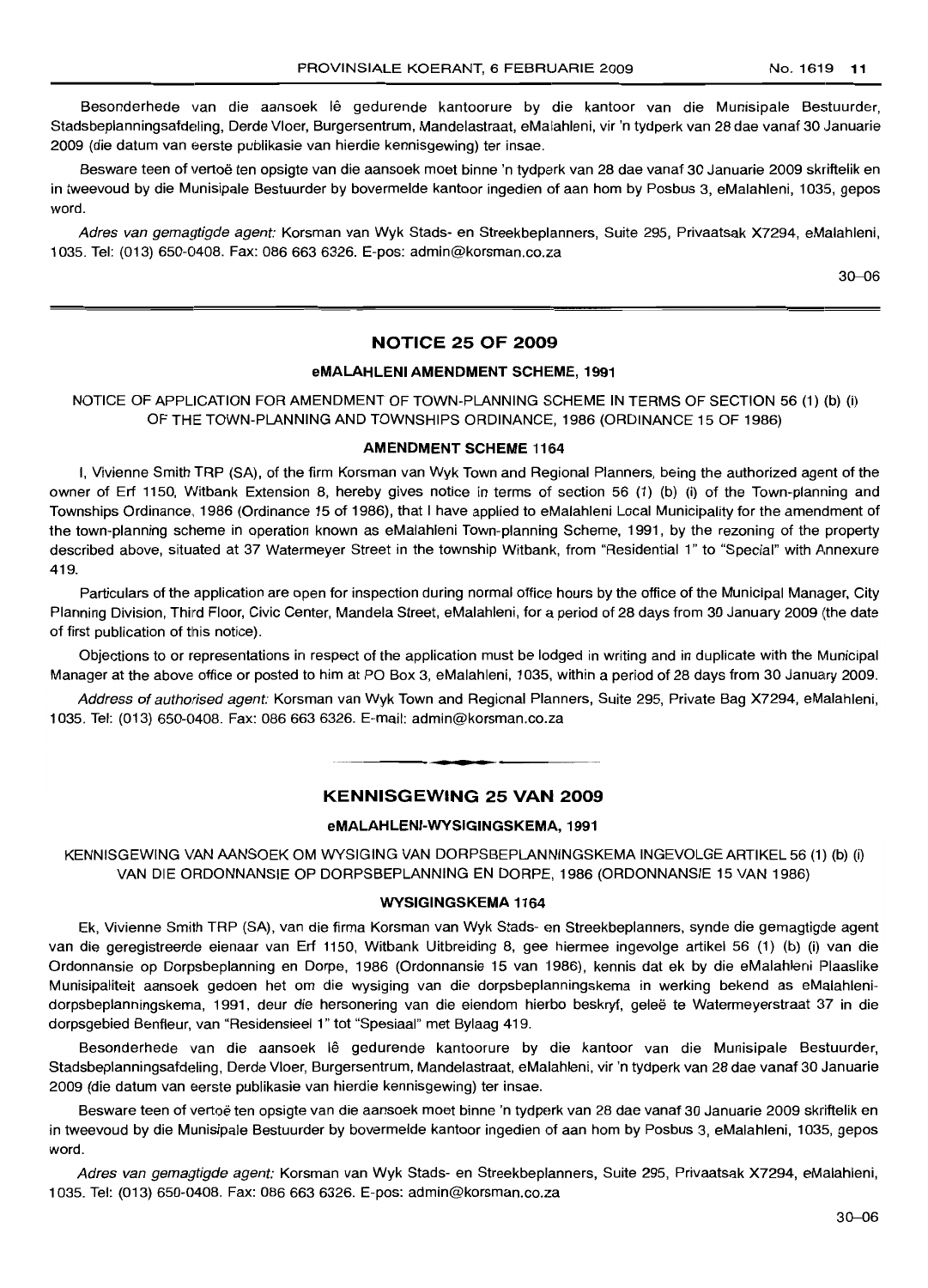## **NOTICE 26 OF 2009**

## **GA-NALA AMENDMENT SCHEME, 1992**

## NOTICE OF APPLICATION FOR AMENDMENT OF TOWN-PLANNING SCHEME IN TERMS OF SECTION 56 (1) (b) (i) OF THE TOWN-PLANNING AND TOWNSHIPS ORDINANCE, 1986 (ORDINANCE 15 OF 1986)

## **AMENDMENT SCHEME 172**

I, Vivienne Smith TRP (SA), of the firm Korsman van Wyk Town and Regional Planners, being the authorized agent of the owner of Erf 1720, Benfleur, hereby give notice in terms of section 56 (1) (b) (i) of the Town-planning and Townships Ordinance, 1986 (Ordinance 15 of 1986), that I have applied to eMalahleni Local Municipality for the amendment of the town-planning scheme in operation known as Ga-Nala Town-planning Scheme, 1992, by the rezoning of the property described above, situated at 13 Perridot Street in the township Kriel, from "Industrial 3" to "Residential 4".

Particulars of the application are open for inspection during normal office hours by the office of the Municipal Manager, City Planning Division, Third Floor, Civic Center, Mandela Street, eMalahleni, for a period of 28 days from 30 January 2009 (the date of first publication of this notice).

Objections to or representations in respect of the application must be lodged in writing and in duplicate with the Municipal Manager at the above office or posted to him at PO Box 3, eMalahleni, 1035, within a period of 28 days from 30 January 2009.

Address of authorised agent: Korsman van Wyk Town and Regional Planners, Suite 295, Private Bag X7294, eMalahleni, 1035. Tel: (013) 650-0408. Fax: 086 663 6326. E-mail: admin@korsman.co.za

## **KENNISGEWING 26 VAN 2009**

**• •**

#### **GA-NALA-WYSIGINGSKEMA,1992**

KENNISGEWING VAN AANSOEK OM WYSIGING VAN DORPSBEPLANNINGSKEMA INGEVOLGEARTIKEL56 (1) (b) (i) VAN DIE ORDONNANSIE OP DORPSBEPLANNING EN DORPE, 1986 (ORDONNANSIE 15 VAN 1986)

#### **WYSIGINGSKEMA 172**

Ek, Vivienne Smith TRP (SA), van die firma Korsman van Wyk Stads- en Streekbeplanners, synde die gemagtigde agent van die geregistreerde eienaar van Erf 3173, Kriel Uitbreiding 4, gee hiermee ingevolge artikel 56 (1) (b) (i) van die Ordonnansie op Dorpsbeplanning en Dorpe, 1986 (Ordonnansie 15 van 1986), kennis dat ek by die eMalahleni Plaaslike Munisipaliteit aansoek gedoen het om die wysiging van die dorpsbeplanningskema in werking bekend as Ga-Nala-dorpsbeplanningskema, 1992, deur die hersonering van die eiendom hierbo beskryf, gelee te Perridotstraat 13 in die dorpsgebied Kriel, van "fndustrieel 3" tot "Residensieel 4".

Besonderhede van die aansoek lê gedurende kantoorure by die kantoor van die Munisipale Bestuurder, Stadsbeplanningsafdeling, Derde Vloer, Burgersentrum, Mandelastraat, eMalahleni, vir 'n tydperk van 28 dae vanaf 30 Januarie 2009 (die datum van eerste pubiikasie van hierdie kennisgewing) ter insae.

Besware teen of vertoë ten opsigte van die aansoek moet binne 'n tydperk van 28 dae vanaf 30 Januarie 2009 skriftelik en in tweevoud by die Munisipale Bestuurder by bovermelde kantoor ingedien of aan hom by Posbus 3, eMalahleni, 1035, gepos word.

Adres van gemagtigde agent: Korsman van Wyk Stads- en Streekbeplanners, Suite 295, Privaatsak X7294, eMalahleni, 1035. Tel: (013) 650-0408. Fax: 086 663 6326. E-pos: admin@korsman.co.za

30-06

## **NOTICE 32 OF 2009**

#### **LVDENBURG AMENDMENT SCHEME** 253/95

We, Terraplan Associates, being the authorised agents of the owner of Erf R/263, Lydenburg, hereby give notice in terms of section 56 (1) (b) (i) & (ii) of the Town-planning and Townships Ordinance, 1986, that we have applied to the Thaba Chweu Municipality, Lydenburg Admimistrative Unit of the amendment of the town-planning scheme known as Lydenburg Town-planning Scheme, 1995, by the rezoning of the property described above, situated at 3 Lombaard Street, Lydenburg from "Residential 1" at a density of 10 units per hectare to respectively "Residential 1" at a density of 15 units per hectare and "Residential 2" at a density of 25 units per hectare.

Particulars of the application will lie for inspection during normal office hours at the office of the Municipal Manager, Thaba Chweu Municipality, Lydenburg Administrative Unit, Sentraal Street, Lydenburg for the period of 28 days from 06/02/2009.

Objections to or representations in respect of the application must be lodged with or made in writing to the Municipal Manager at the above address or at P.O. Box 61, Lydenburg, 1120, within a period of 28 days from 06/02/2009.

Address of agent: (HS1901) Terraplan Associates, P.O. Box 1903, Kempton Park, 1620.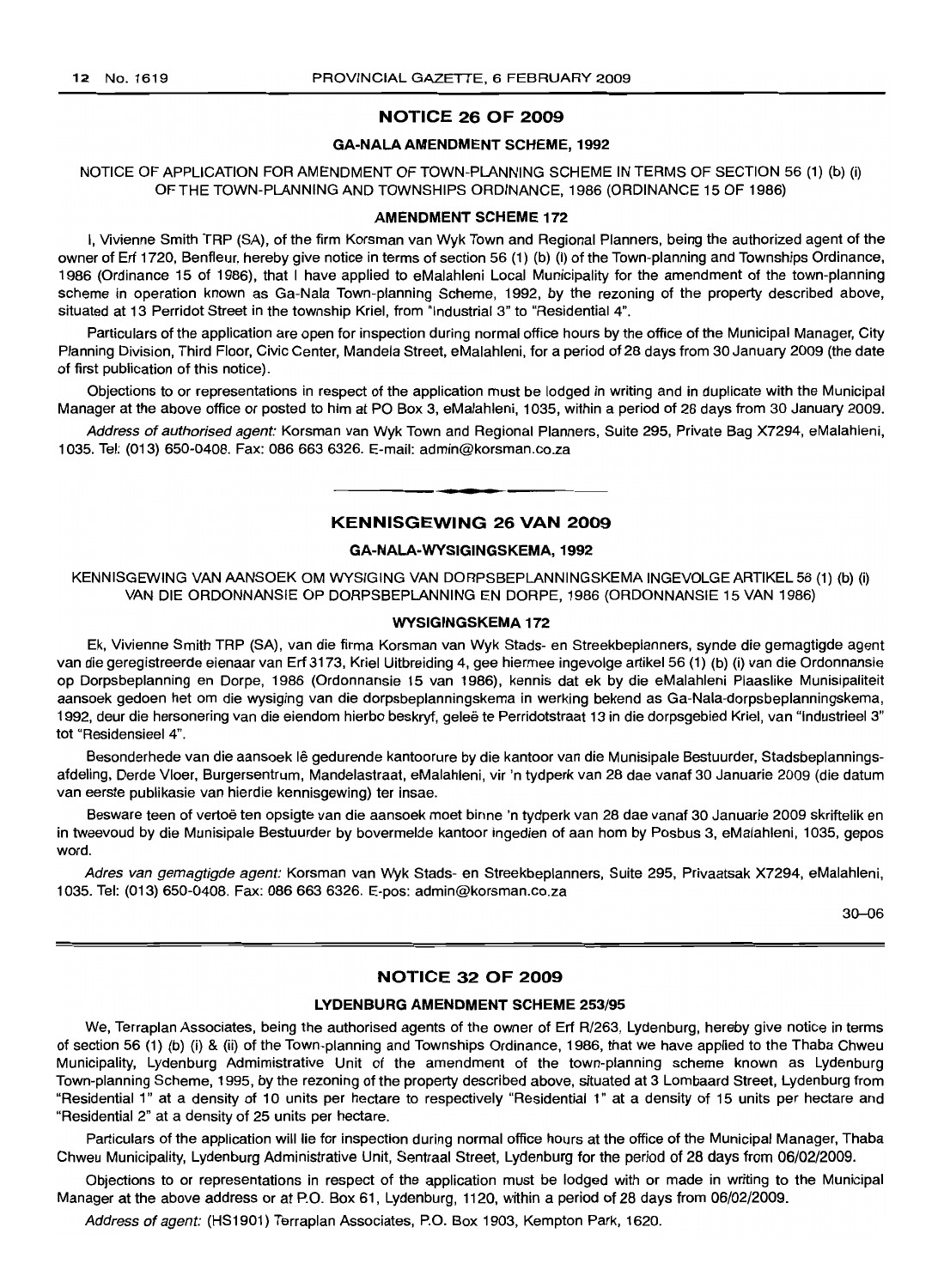## **KENNISGEWING 32 VAN 2009**

#### **LYDENBURG-WYSIGINGSKEMA** 253/95

Ons, Terraplan Medewerkers, synde die gemagtige agente van die eienaar van Erf R/263, Lydenburg, gee hiermee ingevolge artikel 56 (1) (b) (i) & (ii) van die Ordonnansie op Dorpsbeplanning en Dorpe, 1986, kennis dat ons by die Thaba Chweu Munisipaliteit, Lydenburg Administratiewe Eenheid aansoek gedeon het om die wysiging van die dorpsbeplanningskema bekend as Lydenburg dorpsbeplanningskema, 1995, deur die hersonering van die eiendom hierbo beskryf, geleë te Lornbaardstraat 3, Lydenburg vanaf "Residensieel 1" teen 'n digtheid van 10 eenhede per hektaar onderskeidelik na "Residensieel 1" teen 'n digtheid van 15 eenhede per hektaar en "Residensieel 2" teen 'n digtheid van 25 eenhede per hektaar.

Besonderhede van die aansoek lê ter insae gedurene gewone kantoorure by die kantoor van die Munisipale Bestuurder, Thaba Chweu Munisipaliteit, Lydenburg Administratiewe Eenheid, Sentraalstraat, Lydenburg vir 'n tydperk van 28 dae vanaf 06/02/2009.

Besware teen of vertoë ten opsigte van die aansoek moet binne 'n tydperk van 28 dae vanaf 06/02/2009 skriftelik by of tot die Munisipale Bestuurder by bovermelde adres of by Posbus 61, Lydenburg, 1120 ingedien of gerig word.

Adres van agent: (HS1901) Terraplan Medewerkers, Posbus 1903, Kempton Park, 1620.

#### **NOTICE 33 OF 2009**

SCHEDULE 8

[Regulation 11 (2)]

NOTICE OF APPLICATION FOR AMENDMENT OF TOWN-PLANNING SCHEME IN TERMS OF SECTION 56 (1) (b) (i) OF THE TOWN-PLANNING AND TOWNSHIPS ORDINANCE, 1986 (ORDINANCE 15 OF 1986)

#### **SECUNDA AMENDMENT SCHEME 133**

I/we, Catalyst Town-planning Consultants and Development Facilitators, being the authorised consultants, appointed by the owner of Erf 989, Secunda Extension 00, hereby give notice in terms of section 56 (1) (b) (i) of the Town-planning and Townships Ordinance, 1986, that we have applied to the Govan Mbeki Municipality for the amendment of the town-planning scheme known as Secunda Town-planning Scheme, 1993, by the rezoning of Erf 989, Secunda Extension 00, situated at 15 Juta Street, from "Flesidential 1" to "Residential 2".

Particulars of the application will lie for inspection during normal office hours at the office of the Municipal Manager, Govan Mbeki Municipality, Secunda, for the period of 28 days from 6 February 2009.

Objections to or representations in respect of the application must be lodged with or made in writing to the Municipal Manager, Govan Mbeki Municipality, Private Bag X1017, Secunda, 2303, within a period of 28 days from 6 February 2009.

## **KENNISGEWING 33 VAN 2009**

**I •**

KENNISGEWING VAN AANSOEK OM WYSIGING VAN DORPSBEPLANNINGSKEMA INGEVOLGE ARTIKEL 56 (1) (b) (i) VAN DIE ORDONNANSIE OP DORPSBEPLANNING EN DORPE, 1986 (ORDONNANSIE 15 VAN 1986)

## **SECUNDA-WYSIGINGSKEMA 133**

Ek/ons Catalyst Town-planning Consultants and Development Facilitators, synde die ghemagtigde agent van die eienaars van Erf 989, Secunda Uitbreiding 00, gee hiermee ingevolge artikel 56 (1) (b) (i) van die Ordonnansie op Dorpsbeplanning en Dorpe, 1986, kennis dat ek by Govan Mbeki Munisipaliteit aansoek gedoen het om die wysiging van die dorpsbeplanningskema bekend as Secundadorpsbeplanninqskema.. 1993, deur die hersonering van Erf 989, Secunda Uitbreiding 00, qelee te Jutastraat 15, vanaf "Residensieel 1" na "Residensieel 2".

Besonderhede van die aansoek lê ter insae gedurende gewone kantoorure by die kantoor van die Munisipale Bestuurder, Govan Mbeki Munisipaliteit, Burgersentrum, Secunda, binne 'n tydperk van 28 dae vanaf 6 Februarie 2009.

Besware teen of vertoë ten opsigte van die aansoek moet binne 'n tydperk van 28 dae vanaf 6 Februarie 2009 skriftelik by of tot die Munisipale Bestuurder, Govan Mbeki Munisipaliteit, Burgersentrum, Privaatsak X107, Secunda, 2302, ingedien of gerig word.

6-13

## **NOTICE 34 OF 2009**

SCHEDULE 8 [Regulation 11 (2)]

NOTICE OF APPLICATION FOR AMENDMENT OF TOWN-PLANNING SCHEME IN TERMS OF SECTION 56 (1) (b) (i) OF THE TOWN-PLANNING AND TOWNSHIPS ORDINANCE, 1986 (ORDINANCE 15 OF 1986)

#### **TRICHARDT AMENDMENT SCHEMES 137**

We, Catalyst Town Planning Consultants and Development Facilitators, being the authorised Consultants, appointed by the owner of Erf 181, Trichardt, hereby give notice in terms of section 56 (1) (b) (i) of the Town-planning and Townships Ordinance, 1986, that we have applied to the Govan Mbeki Municipality for the amendment of the town-planning scheme known as Trichardt Town-planning Scheme, 1980, by the rezoning of Erf 181, Trichardt, situated at 5 Grey Street, from "Residential 1" to "Business 1".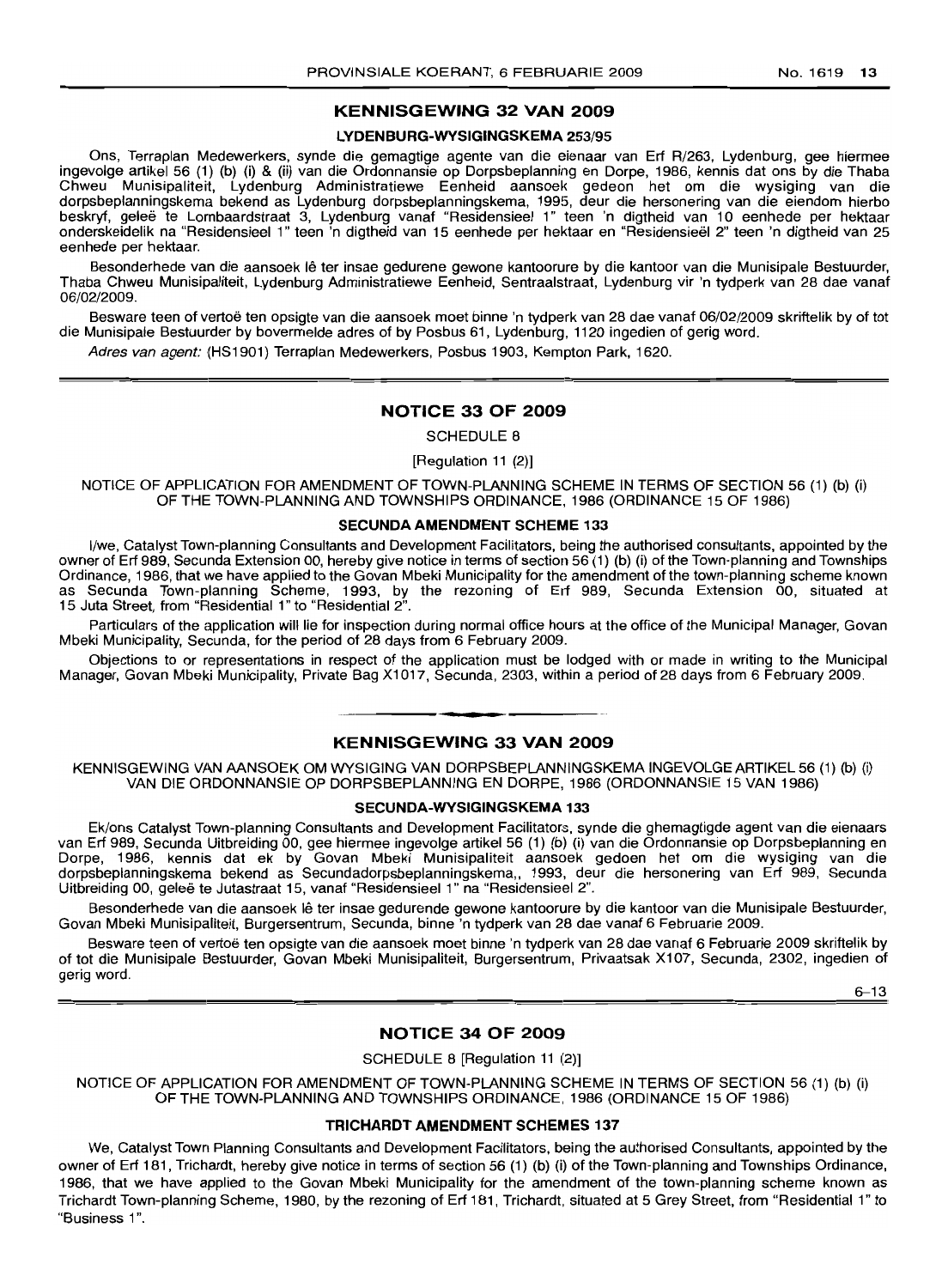Particulars of the application will lie for inspection during normal office hours at the office of the Municipal Manager, Govan Mbeki Municipality, Secunda, for the period of 28 days from 6 February 2009.

Objections to or representations in respect of the application must be lodged with or made in writing to the Municipal Manager, Govan Mbeki Municipality, Private Bag X1017, Secunda, 2302, within a period of 28 days from 6 February 2009.

## KENNISGEWING 34 VAN 2009

**• •**

KENNISGEWING VAN AANSOEK OM WYSIGING VAN DORPSBEPLANNINGSKEMA INGEVOLGE ARTIKEL 56 (1) (b) (i) VAN DIE ORDONNANSIE OP DORPSBEPLANNING EN DORPE, 1986 (ORDONNANSIE 15 VAN 1986)

#### TRICHARDT-WYSIGINGSKEMA 137

Ons, Catalyst Town Planning Consultants and Development Facilitators, synde die gemagtigde agent van die eienaars van Erf 181, Trichardt, gee hiermee ingevolge artikel 56 (1) (b) (i) van die Ordonnansie op Dorpsbeplanning en Dorpe, 1986, kennis dat ek by Govan Mbeki Munisipaliteit aansoek gedoen het om die wysiging van die dorpsbeplanningskema bekend as Trichardt-dorpsbeplanningskema, 1980, deur die hersonering van Erf 181, Trichardt, gelee te Greystraat 5, vanaf "Residensieel 1" na "Besigheid 1".

Besonderhede van die aansoek lê ter insae gedurende gewone kantoorure by die kantoor van die Munisipale Bestuurder, Govan Mbeki Munisipaliteit, Burgersentrum, Secunda, 28 dae vanaf 6 Februarie 2009.

Besware teen of vertoë ten opsigte van die aansoek moet binne 'n tydperk van 28 dae vanaf 6 Februarie 2009 skriftelik by of tot die Munisipale Bestuurder, Govan Mbeki Munisipaliteit, Burgersentrum, Privaatsak X1017, Secunda, 2302, ingedien of gerig word.

6-13

## NOTICE 35 OF 2009

In terms of section 49(1) of the Deeds Registry Act, 1937 (Act No 47 of 1937), read with section 88(4) of the Town-Planning and Townships Ordinance, 1986 (Ordinance no 15 of 1986), I hereby extend the boundaries of the township: Del Judor Extension 23 to include Portion 50 (Portions of Portion 34) of the farm Klipfontein 322 JS, SUbject to the conditions set out in the Schedule hereto.

Given under my hand at Nelspruit on this day 6 February 2009.

## MEC for Agriculture and Land Administration

DALA 15/3/1/1/55(19)

## SCHEDULE-EXTENSION OF BOUNDARIES

STATEMENTS OF CONDITIONS UNDER WHICH THE APPLICATION MADE BY ERF 50 KLiPFONTEIN 322 JS (HEREAFTER REFERRED TO AS THE APPLICANT) IN TERMS OF THE PROVISIONS OF SECTION 88(1) OF THE TOWN-PLANNING AND TOWNSHIPS ORDINANCE, 1986, FOR PERMISSION TO EXTEND THE BOUNDARIES OF DEL JUDOR EXTENSION 23 AS TO INCORPORATE PORTION 50 (PORTIONS OF PORTION 34) OF THE FARM KLiPFONTEIN 322 JS, PROVINCE MPUMALANGA,

## 1. CONDITIONS OF EXTENSION OF BOUNDARIES

The property shall be included as Erf 1804 in township: Del Judor Extension 23.

## 2. AMENDMENT OF CONDITIONS OF ESTABLISHMENT

## (1) Disposal of existing conditions of title

All erven shall be made subject to existing conditions of title and servitudes, if any, including the reservation of rights of minerals and servitudes, but excluding the following conditions, which does not affect the property due to location or which has lapsed through merger: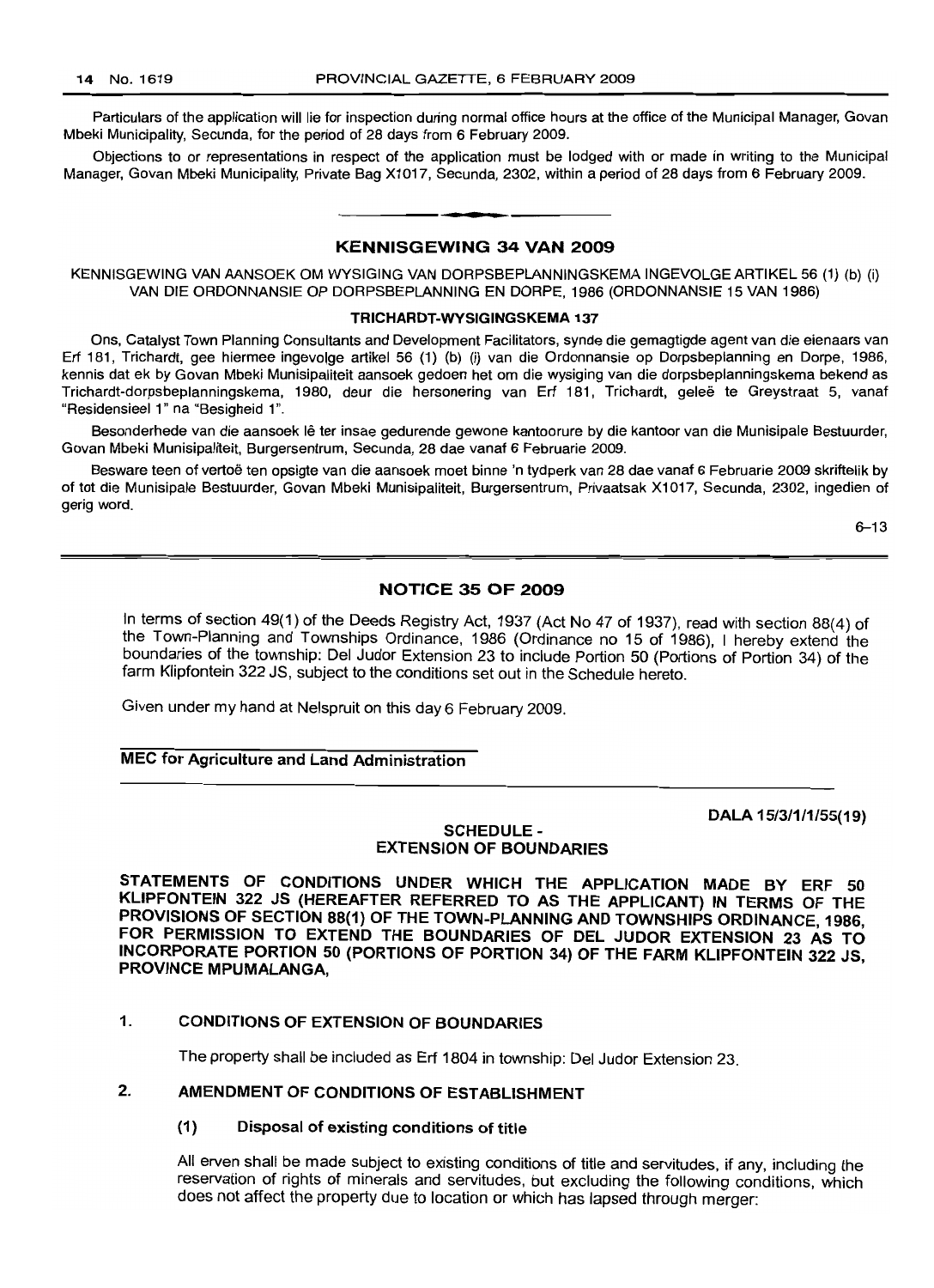SPECIALLY SUBJECT to a right to minerals leased for an indefinite period to JOHN LANDAU from the 19<sup>th</sup> day of March, 1985, under Notarial Contract registered under No 127/1895 of the  $4<sup>th</sup>$  day of April 1985.

## (2) Removal, repositioning or replacement of municipal services:

If, by reasons of the establishment of the township, it should become necessary to remove, reposition or replace any existing municipal services, the cost thereof shall be borne by the township owner.

## (3) Removal, repositioning or replacement of Eskom circuits:

If, by reason of establishment of the township, it should become necessary to reposition any existing circuits of the Electricity Supply Commission, the cost thereof shall be borne by the township applicant.

## (4) Installation and provision of services:

The township applicant shall install and provide all internal services of the township, as provided for in the services agreement or by a decision of a service arbitration board, as the case may be.

## 3. CONDITIONS OF TITLE

Conditions imposed by the Emalahleni Local Municipality according to the provisions of the Town-planning and Township Ordinance, 1986 (Nr 15 of 1986).

- (1) The erven is subject to servitude, 2 m wide, for sewerage and other municipal purposes and in favour of the local authority, along any two boundaries, excluding a street boundary and in the case of a panhandle erf and additional servitude for municipal purposes, 2 m wide across the entrance of the erf, if and when required by the local authority, with the understanding that the local authority may relinquish its rights in respect of such servitude.
- (2) No building or other structure may be erected within the said servitude area and no trees may be planted within the servitude area or within 2 m thereof.
- (3) The local authority is entitled to leave any material which is excavated during the installation, maintenance or removal of such sewerage pipelines and other works which is deemed necessary, temporarily on the ground adjacent to such servitude area and further that the local authority is entitled to reasonable entrance to the mentioned ground for the above-mentioned purpose, subject thereto that the local authority make good any damage, which may be caused during the installation, maintenance or removal of such main sewerage pipelines and other works.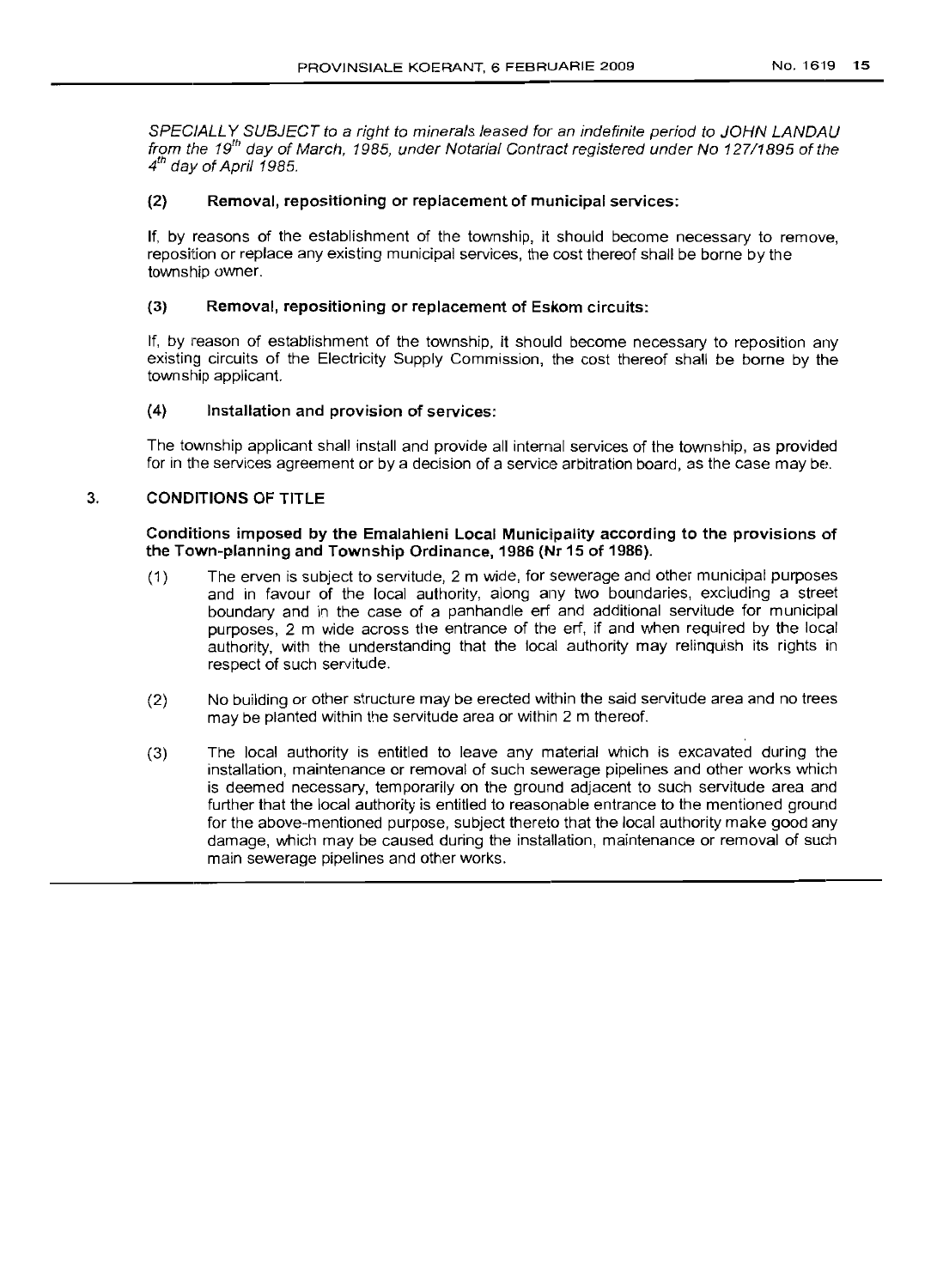## NOTICE 36 OF 2009

## EMALAHLENI TOWN-PLANNING SCHEME, 1991 AMENDMENT SCHEME 947 NOTICE OF APPROVAL

It is hereby notified in terms of Section 125(1) of the Town-Planning and Townships Ordinance, 1986 (Ordinance no 15 of 1986) that the M.E.C. for Agriculture and Land Administration has approved an amendment scheme, being an amendment of the Emalahleni Town-Planning Scheme, 1991, to incorporate Erf 1804 (formerly known as Portion 50 , a portion of Portion 34, of the farm Klipfontein 322 JS) into Del Judor Extension 23.

Map 3 and the scheme clauses of the amendment scheme are filed with the Municipal Manager of the Emalahleni Local Municipality and the Department of Housing and Land Administration, Nelspruit.

The amendment scheme is known as Emalahleni Amendment Scheme 947 and shall come into operation on date of publication of this notice

MEC for Agriculture and Land Administration Private Bag X11219, Nelspruit, 1200

# LOCAL AUTHORITY NOTICES

## LOCAL AUTHORITY NOTICE 20

### **LOCAL GOVERNMENT NOTICE**

## GOVAN MBEKI MUNICIPALITY

Notice hereby given that the Member of the Executive Council (MEC) for Local Government, Mpumalanga has granted condonation to Govan Mbeki Municipality for non-compliance to Section 14(2) of the Local Government: Municipal Property Rates Act, 6 of 2004 for not publishing the resolution levying rates in the Government Gazette and any other related Sections in the Act.

Further be notify in terms of section 14 (2) of the Local Government: Municipal Property Rates Act NO.6 of 2004 that Govan Mbeki Municipality has approved the tariff per Council Resolution A15/05/2008 as set out hereunder.

## ASSESSMENT RATES - 2008/2009

#### 1. RESIDENTIAL

That the assessment rate of 0.0070 cent in the rand be levied on the market value of the property.

2. BUSINESS / INDUSTRIAL / COMMERCIAL / SPECIAL / UNDERTERMINED / PRIVATE OPEN SPACE / INSTITUTION / MINNING / UTILITIES / AGRICULTURAL

That the assessment rate of 0.0140 cent in the rand be levied on the market value of the property.

#### 3. EXEMPTIONS, REBATES AND REDUCTIONS ON RATES

That the following Exemptions, Rebates and Reductions be granted

#### 3.1. Exemptions

That the first R 15,000 of the market value of all residential properties and of all properties used for municipal purposes, provided one or more components of such properties are used for residential purposes, is exempted from the payment of rates in terms of Section 17(1)(h) of the Property Rates Act. (Paragraph 7.5.1)

Property identified in terms of paragraph 7.5.2 to 7.5.8 of the Property Rates Policy.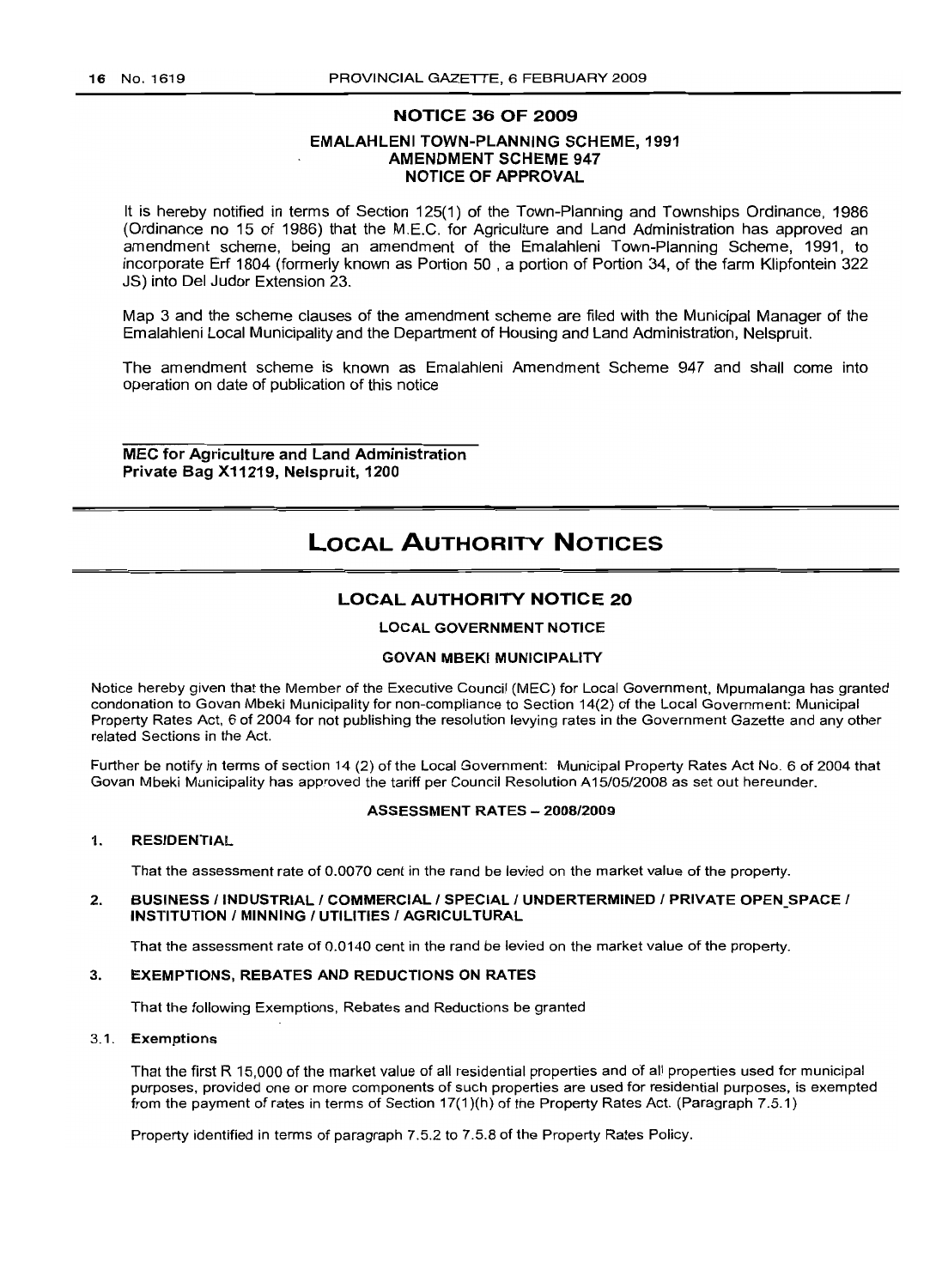#### 3.2. Rebates and Reductions

## 3.2.1. Indigents

Indigents will be subsidized in accordance with the indigent policy adopted by Council and will not form part of a rebate in terms of the MPRA.

#### 3.2.2. Pensioners and Medical Unfit applicants (disabled)

Owners who qualify in terms of the criteria determined in this policy will be granted a rebate based on the tariff applicable on residential properties.

The maximum income and rebate on each category of income for the 2008/2009 financial year are determined as follows:

| Monthly household income | % Rebate |  |  |
|--------------------------|----------|--|--|
| 0 to R 2,500<br>R        | $100\%$  |  |  |
| R 2,500 to R 3,500       | 80%      |  |  |
| R 3,500 to R 4,500       | 60%      |  |  |
| R 4.500 to R 5.500       | 40%      |  |  |
| R 5,500 to R 7,500       | 20%      |  |  |

## 3.2.3. Agricultural rebate (Property used for Agricultural purposes)

A 55% rebate will be granted to qualifying agricultural properties based on the extent of services supplied to such properties in general, and the contribution of agriculture to the local economy, in terms of subsection 3 (4) of the MPRA.

The percentage is based on the following criteria:

| No municipal Road next to the property               | 7.5%    |
|------------------------------------------------------|---------|
| No municipal Sewerage to the property                | 7.5%    |
| No municipal Electricity to the property             | 7.5%    |
| No Refuse removal provided by the municipality       | 7.5%    |
| No water is supplied by the municipality             | 20.0%   |
| The contribution of agriculture to the local economy | $5.0\%$ |
|                                                      |         |

## 3.2.4. Compulsory phasing in of rates on certain categories

Rates levied on newly ratable property must be phased in over a period of three or four years depending on the ownership and use (category) of such property in terms of Section 21 of the Act, subject to subsection (5)

- o In the 2008/2009 financial year, a rebate of 75%
- o In the 2009/2010 financial year, a rebate of 50%
- o In the 2010/2011 financial year, a rebate of 25%
- In the 2011/2012 financial year the rate will be payable without any rebate.

## LOCAL AUTHORITY NOTICE 21 GOVAN MBEKI MUNICIPALITY

## EVANDER AMENDMENT SCHEME 57 - NOTICE OF APPROVAL

Notice is hereby given in terms of Section 57(1) of the Town-Planning and Townships Ordinance, 1986 (Ordinance 15 of 1986), as amended, that the Govan Mbeki Municipality has approved the amendment of the Evander Town Planning Scheme, 1980 by the rezoning of Stand 2516(1544, 1545 and 1546),Evander Extension 2 from "Residential 1" to "Residential 3", subject to certain conditions.

Map 3A and 3B are filed with the Director, Department of Housing and Land Administration, Nelspruit, as well as with the Manager, Physical Development, Municipal Offices, Secunda and are open for inspection during normal office hours.

This amendment is known as Evander Amendment Scheme 57, shall come into operation on the date of publication of this notice.

### Dr L H Mathunyane, MUNICIPAL MANAGER

Private Bag X1017, Secunda, 2302

Notice No 1/2009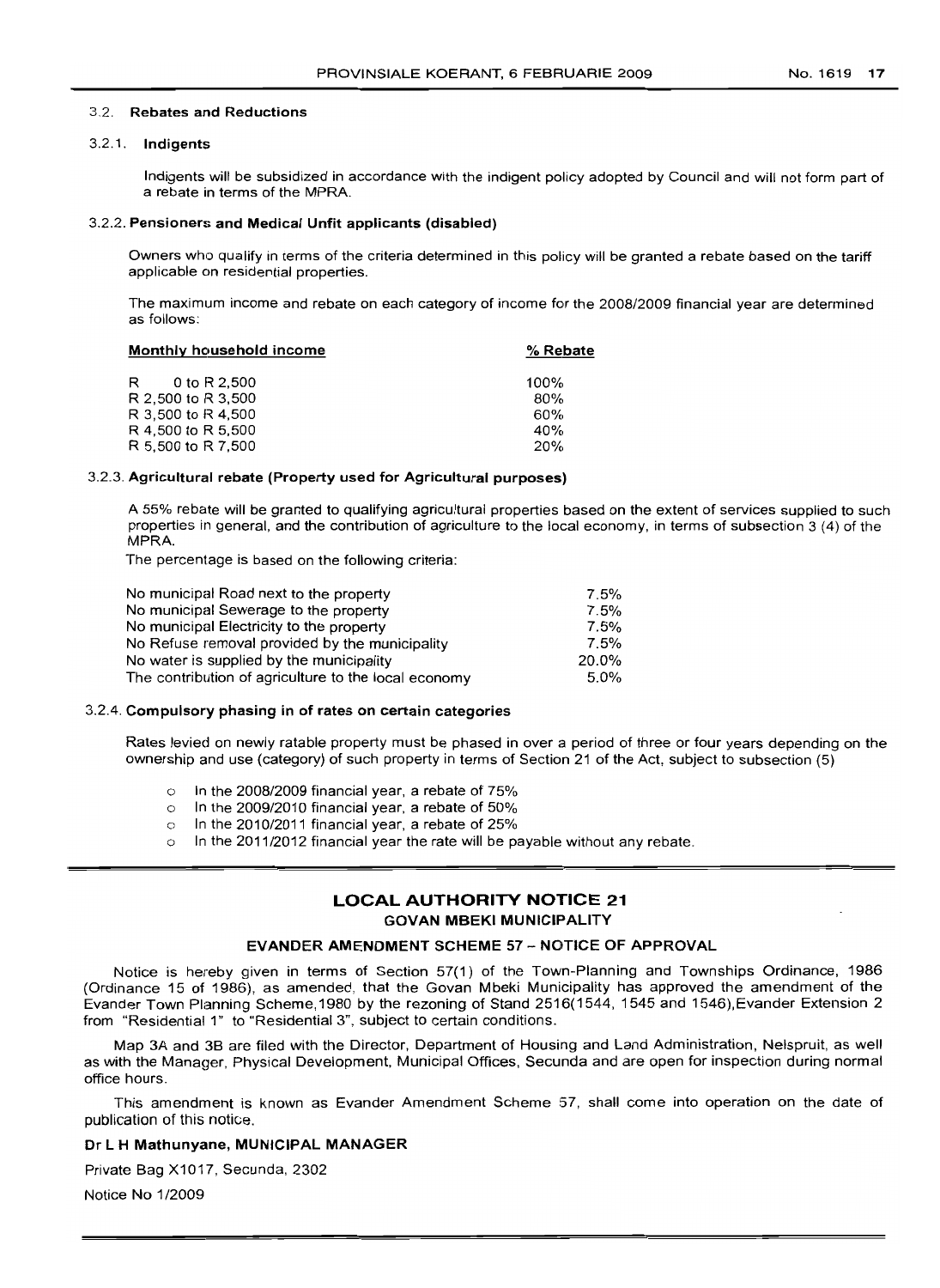## LOCAL AUTHORITY NOTICE 16

## STEVE TSHWETE AMENDMENT SCHEME B7

## NOTICE OF APPROVAL

Notice is hereby given in terms of section 57 (1) (a) of the Town-planning and Townships Ordinance, 1986 (Ordinance 15 of 1986), as amended, that the Steve Tshwete Local Municipality, has approved the amendment of the Steve Tshwete Town-planning Scheme, 2004, by the rezoning of the Remainder of Erf 710, Township of Middelburg, from "Residential 1" to "Residential 2".

Map 3 and the scheme clauses of the amendment scheme will lie open for inspection at all reasonable times at the office of the Director-General: Mpumalanga Provincial Administration, Department of Local Government and Housing, Witbank, as well as at the Municipal Manager, Municipal Buildings, Wanderers Avenue, Middelburg.

This amendment is known as Steve Tshwete Amendment Scheme 87 and shall come into operation on the date of publication of this notice.

#### W. D. FOUCHÉ, Municipal Manager

Municipal Offices, Wanderers Avenue (P.O. Box 14), Middelburg, 1050

Date: 06-02-2009

Ref: 15/4/4/86

## LOCAL AUTHORITY NOTICE 17

## STEVE TSHWETE AMENDMENT SCHEME 178

## NOTICE OF APPROVAL

Notice is hereby given in terms of section 57 (1) (a) of the Town-planning and Townships Ordinance, 1986 (Ordinance 15 of 1986), as amended, that the Steve Tshwete Local Municipality, has approved the amendment of the Steve Tshwete Town-planning Scheme, 2004, by the rezoning of Erf 10072, Township of Mhluzi Extension 6, from "Public Open Space" to "Institution".

Map 3 and the schemes clause of the amendment scheme will lie open for inspection at all reasonable times at the office of the Director-General: Mpumalanga Provincial Administration, Department of Local Government and Housing, Witbank, as well as at the Municipal Manager, Municipal Buildings, Wanderers Avenue, Middelburg.

This amendment is known as Steve Tshwete Amendment Scheme 178 and shall come into operation on the date of publication of this notice.

## W. D. FOUCHÉ, Municipal Manager

Municipal Offices, Wanderers Avenue (P.O. Box 14), Middelburg, 1050

Date: 06-02-2009

Ref: 15/4/4/173

## LOCAL AUTHORITY NOTICE 18

## STEVE TSHWETE AMENDMENT SCHEME 213

NOTICE OF APPROVAL

Notice is hereby given in terms of section 57 (1) (a) of the Town-planning and Townships Ordinance, 1986 (Ordinance 15 of 1986), as amended, that the Steve Tshwete Local Municipality, has approved the amendment of the Steve Tshwete Townplanning Scheme, 2004, by the rezoning of Portion 1 of Erf 10972, Township of Middelburg, from "Residential 1" to "Business 4".

Map 3 and the scheme clauses of the amendment scheme will lie open for inspection at all reasonable times at the office of the Director-General: Mpumalanga Provincial Administration, Department of Local Government and Housing, Witbank, as well as at the Municipal Manager, Municipal Buildings, Wanderers Avenue, Middelburg.

This amendment is known as Steve Tshwete Amendment Scheme 213 and shall come into operation on the date of publication of this notice.

#### W. D. FOUCHÉ, Municipal Manager

Municipal Offices, Wanderers Avenue (P.O. Box 14), Middelburg, 1050

Date: 06-02-2009

Ref: 15/4/4/197